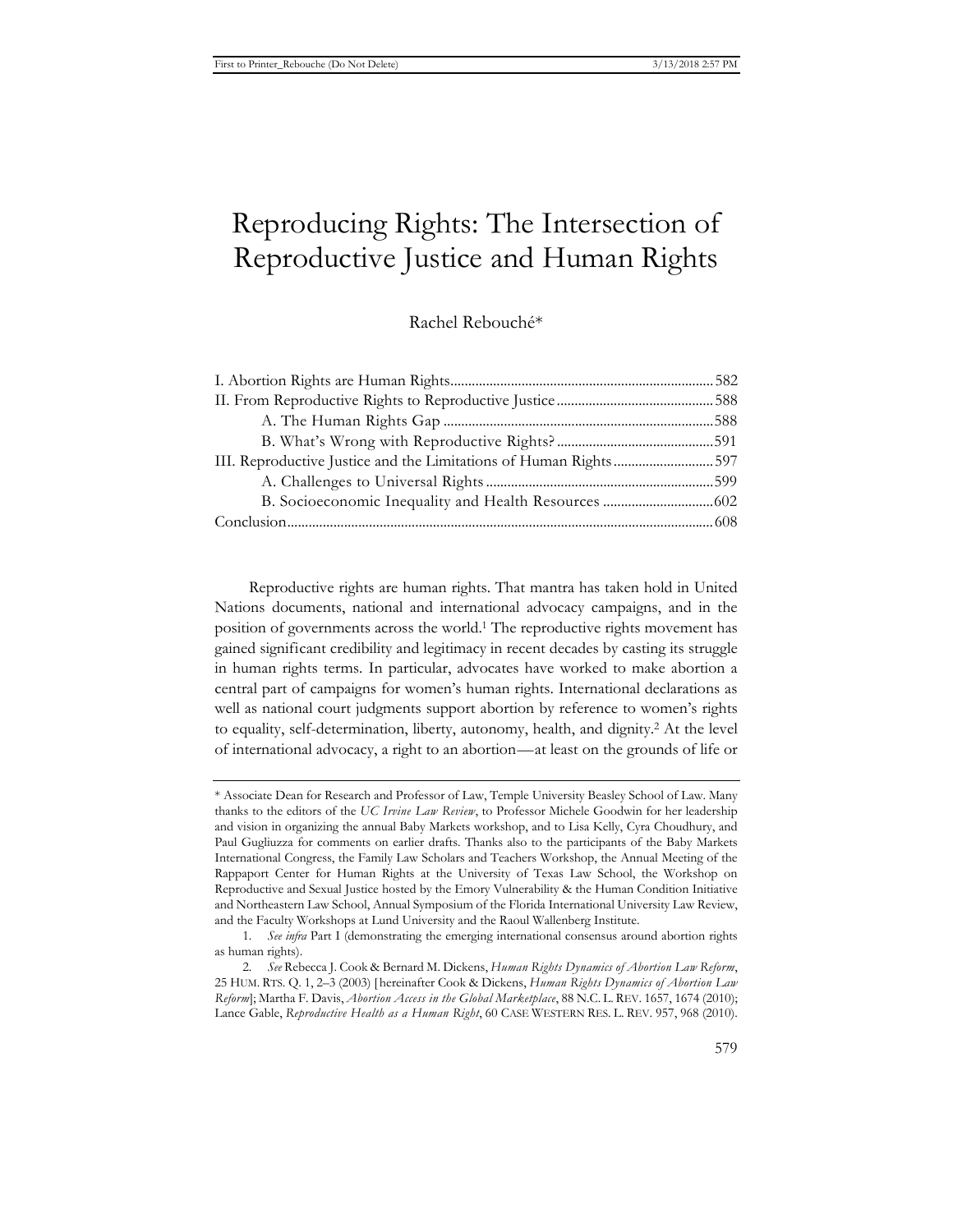health of the woman, rape or incest, or severe fetal anomaly—is now considered a core part of the constellation of women's human rights.3 Human rights discourse has been indispensable to advocates urging states to decriminalize abortion in whole or in part.4

At the same time, a rich literature has emerged critiquing and complicating human rights strategies to advance women's interests.<sup>5</sup> Human rights texts can announce universal values but formalist conceptions of human rights can miss the technical and practical work of implementing social and legal reform.6 This is an acute problem for abortion care. Pregnant women's access to and the availability of termination services are consistent concerns for reproductive rights advocates; a right to abortion means very little if women cannot obtain or afford healthcare.

This latter critique has been an impetus for change in advocacy strategies in the United States: activism and scholarship on reproductive justice sets its priorities apart from reproductive rights and makes one of its primary concerns the welfare of marginalized women.7 Reproductive justice is a movement founded by women of color who are committed to "a rededication to radical politics."8 Reproductive justice reaches beyond conventional campaigns around constitutional rights to abortion and focuses on the many issues that affect women's procreative lives. Rather than relying only on litigation and lawyers, reproductive justice is committed to grassroots and community organizing.<sup>9</sup>

<sup>3</sup>*. See* Christina Zampas & Jaime M. Gher, *Abortion as a Human Right—International and Regional Standards*, 8 HUM. RTS. L. REV. 249, 256–60 (2008).

<sup>4</sup>*. See id.* 

<sup>5</sup>*. See* Wendy Brown & Janet Halley, *Introduction*, in LEFT LEGALISM / LEFT CRITIQUE 25–33 ( Wendy Brown & Janet Halley eds., 2002); *see also* Martha Albertson Fineman, *Equality Across Legal Cultures: The Role for International Human Rights*, 27 T. JEFFERSON L. REV. 1, 10–13 (2004); Sally Engle Merry, *Human Rights and Transnational Culture: Regulating Gender Violence Through Global Law*, 44 OSGOODE HALL L.J. 54, 55–57 (2006) [hereinafter Engle Merry, *Human Rights and Transnational Culture*]; Sally Engle Merry, *Rights Talk and the Experience of Law: Implementing Women's Human Rights to Protection from Violence*, 25 HUM. RTS. Q. 343, 344 (2003) [hereinafter Engle Merry, *Rights Talk and the Experience of Law*]; Sari Kouvo, *A "Quick And Dirty" Approach to Women's Emancipation and Human Rights?*, 16 FEM. LEGAL STUD. 37, 39–40 (2008); Susan Marks, *Human Rights and Root Causes*, 74 MOD. L. REV. 57, 78 (2011) [hereinafter Marks, *Human Rights and Root Causes*]; Anne Orford, *Feminism, Imperialism, and the Mission of International Law*, 71 NORDIC J. INT'L L. 275, 296 (2002); Dianne Otto, *The Exile of Inclusion: Reflections on Gender Issues in International Law Over the Last Decade*, 10 MELB. J. INT'L L. 11, 12 (2009).

<sup>6</sup>*. See* Tracy E. Higgins, *Anti-Essentialism, Relativism, and Human Rights*, 19 HARV. WOMEN'S L.J. 89, 103–04 (1996) (suggesting that women's rights advocates focus on the adequacy of rights rather than implementation of rights).

<sup>7</sup>*. See* JAEL SILLIMAN ET AL., UNDIVIDED RIGHTS: WOMEN OF COLOR ORGANIZE FOR REPRODUCTIVE JUSTICE 1–4 (2004).

<sup>8.</sup> Carol Mason, *How Not to Pimp out Reproductive Justice: Adventures in Education, Activism, and Accountability*, 34 FRONTIERS: J. WOMEN STUD. 226, 226 (2013).

<sup>9</sup>*. See* Sarah London, *Reproductive Justice: Developing a Lawyering Model*, 13 BERKELEY J. AFR.- AM. L. & POL'Y 71, 71–72 (2011).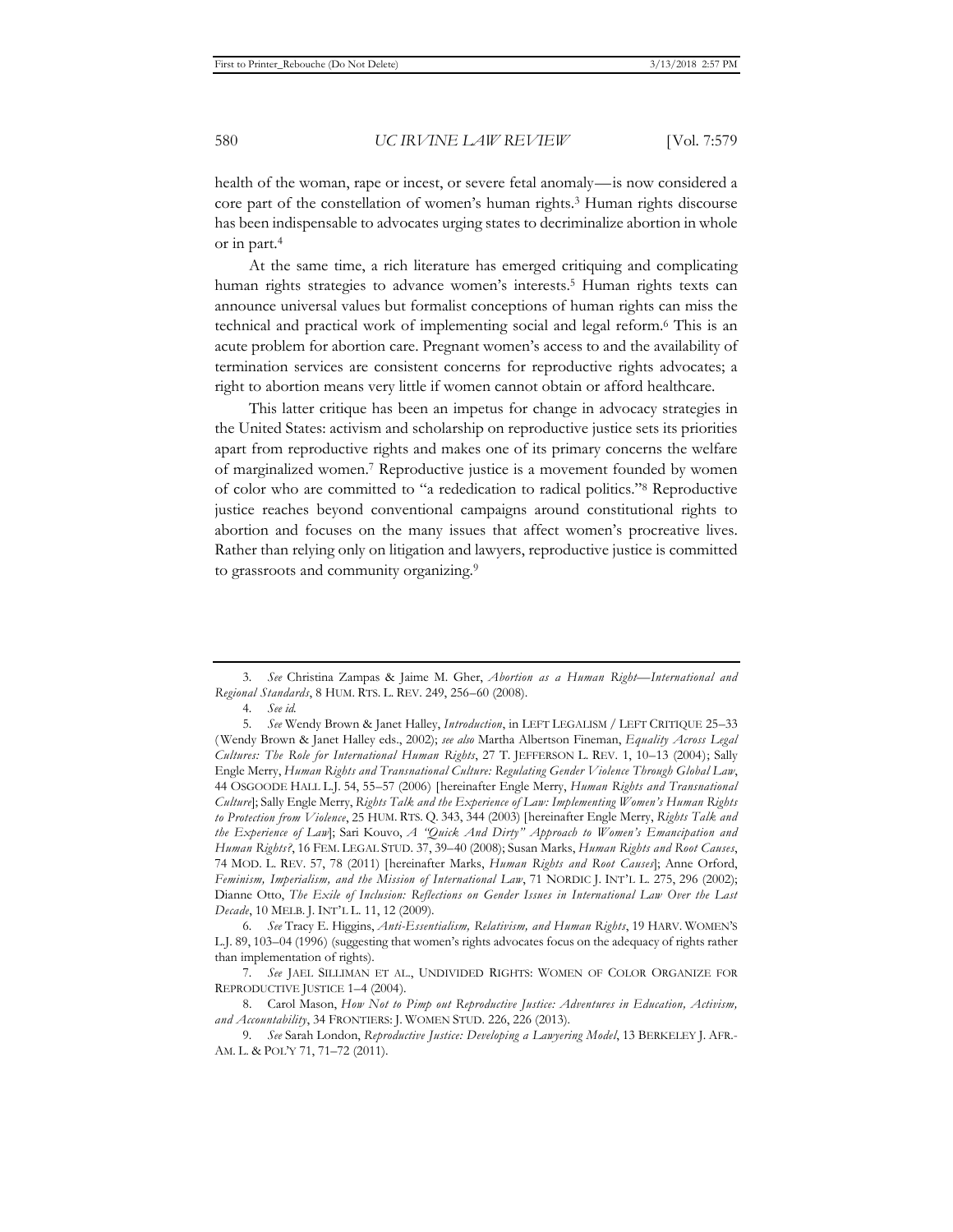2017] *REPRODUCING RIGHTS* 581

Perhaps in contrast to its skepticism of rights-focused litigation, the U.S. reproductive justice movement is anchored in international human rights.<sup>10</sup> Reproductive justice founders describe meeting at the 1994 International Conference on Population and Development (ICPD), an event at which the statement "[r]eproductive rights are human rights" gained international prominence.11 In contemporary writing, reproductive justice advocates routinely invoke human rights as synonymous with social justice.12

This Article argues that by relying on human rights as a source of transformation, reproductive justice writings may perpetuate a limited vision for global justice—one that contradicts the movement's core commitments and detracts from the radical change that the movement's advocates seek. International human rights law and practice, as traditionally conceived, relies heavily on courts and law reform projects.13 And it reflects many of the commitments of the U.S. reproductive rights movement.<sup>14</sup> In adopting a human rights framework, reproductive justice may miss possible alliances with other movements, such as those working to understand the social determinants of health and to advance health justice.<sup>15</sup>

In highlighting the potential tension between reproductive justice and human rights, this Article has in mind U.S. advocates, who are central to campaigns for international reproductive rights and seek to incorporate human rights approaches at home. Part I of this Article summarizes the influence of human rights reasoning

12*. See infra* Part III (describing the invocation of human rights in reproductive justice materials). *See generally* SILLIMAN ET AL., *supra* note 7, at 24–25 (describing U.S. reproductive justice [and reproductive rights] advocates' engagement with human rights).

13*. See* Paul O'Connell, *On the Human Rights Question*, 40 HUM. RTS. Q. 1, 1*–*3 (forthcoming 2018) (draft on file with author) (arguing that human rights are central to a number of social justice movements, and that "human rights can and should be deployed in emancipatory political projects today, but that reaching such a conclusion requires us to go beyond narrow, formalistic and overly juridical concepts of what human rights are, and stress the centrality of social and political struggle in the formulation and defence of human rights").

14. For commentary on human rights approaches to the right to health, see Colleen M. Flood & Aeyal Gross, *Introduction: Marrying Human Rights and Health Care System, Contexts for a Power to Improve Access and Equity*, *in* THE RIGHT TO HEALTH AT THE PUBLIC/PRIVATE DIVIDE: A GLOBAL COMPARATIVE STUDY 13–16 (photo. reprint 2016) (Colleen M. Flood & Aeyal Gross eds., 2014) [ hereinafter Flood & Gross, *Introduction*]. *See, e.g.*, SAMUEL MOYN, THE LAST UTOPIA: HUMAN RIGHTS IN HISTORY 210 (2012) ("[T]he rise of human rights in international law occurred  $\dots$  due to the ideological changes that set the stage for a moral triumph of human rights—one that in turn gave a whole new relevance to the field's mission.") [ hereinafter MOYN, THE LAST UTOPIA].

<sup>10.</sup> Kimala Price, *What is Reproductive Justice?: How Women of Color Activists Are Redefining the Pro-Choice Paradigm*, 10 MERIDIANS 42, 46–47 (2010).

<sup>11.</sup> At the 1995 Fourth World Conference on Women (FWCW ), the Executive Director of the United Nations Population Fund stated: "The concept of reproductive rights did not spring from one group or one country. It is neither neo-colonialist nor unethical. It is a universal concept, which reflects the experience of thousands of women and men in countries all over the world. Reproductive rights are human rights." FOURTH WORLD CONFERENCE ON WOMEN, STATEMENT BY NAFIS SADIK, EXECUTIVE DIRECTOR OF THE UNITED NATIONS POPULATION FUND (1995), http://www.un.org/ esa/gopher-data/conf/fwcw/conf/una/950905174345.txt [https://perma.cc/MH7D-39P5].

<sup>15</sup>*. See* Flood & Gross, *Introduction, supra* note 14, at 13–16.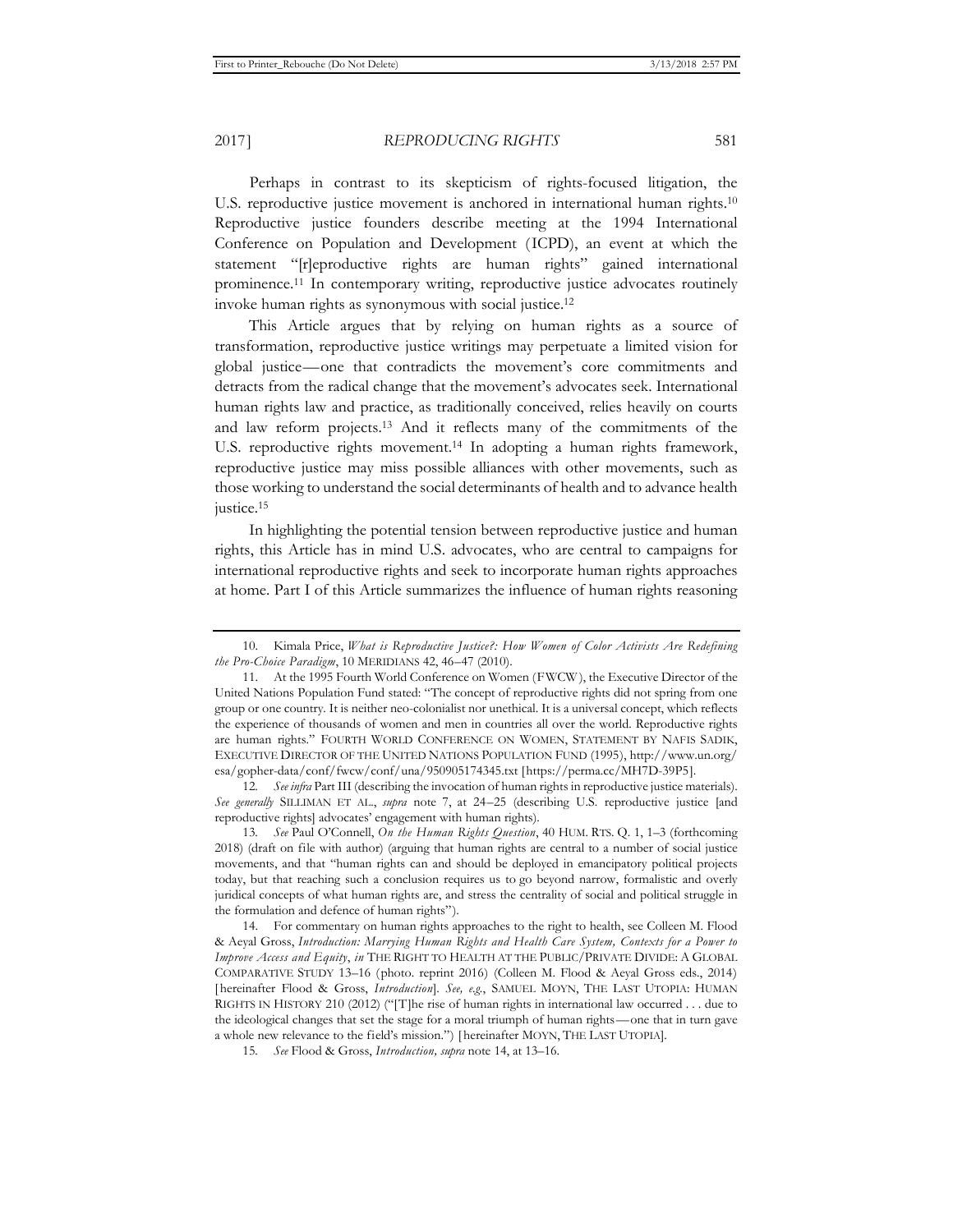in reproductive rights generally and abortion rights specifically, the embrace of human rights by U.S. reproductive rights advocates, and the influence of U.S. abortion politics in the international arena. Part II describes the origins of the reproductive justice movement in the United States as well as reproductive justice's core priorities. It demonstrates how reproductive justice activism moves beyond a focus on abortion and at the same time calls for meaningful access to abortion care for women with and without resources. Part III reviews the references to human rights in reproductive justice literature and questions if human rights, as described by reproductive justice advocates, respond to the deep inequalities of income and socioeconomic status in the delivery of healthcare.

#### I. ABORTION RIGHTS ARE HUMAN RIGHTS

Women's equality and empowerment are now fundamental to conversations about reproduction, fertility, and population.16 But women's rights to reproductive healthcare and decision-making were not originally part of international agendas for development or the right to health.17 Reproductive rights became central to discussions of women's human rights because of the advocacy of women's rights activists, who helped place reproductive rights, including abortion rights, on the agendas of human rights bodies and organizations.18

Most academics and advocates highlight the 1994 ICPD as a pivotal event in introducing the mantra "reproductive rights are human rights."19 Women's rights advocates were at the center of ICPD negotiations and drafted guiding principles that focused on gender equality and "the empowerment of women."20 A year after

<sup>16.</sup> Alma Beltrán y Puga, *Paradigmatic Changes in Gender Justice: The Advancement of Reproductive Rights in International Human Rights Law*, 3 CREIGHTON INT'L & COMP. L.J. 158, 159– 62 (2012); *see also* Asian Communities for Reprod. Just., *A New Vision for Advancing Our Movement for Reproductive Health, Reproductive Rights, and Reproductive Justice*, STRONG FAMILIES MOVEMENT 1, 3 (2005), http://strongfamiliesmovement.org/assets/docs/ACRJ-A-New-Vision.pdf [https:// perma.cc/J2W3-NQ3T] ("In the 1960s, the federal government began funding family planning both in the United States and internationally as part of a strategy for population control, rather than women's empowerment.").

<sup>17</sup>*. See, e.g.*, Reed Boland, *The Environment, Population, and Women's Human Rights,* 27 ENVTL. L. 1137, 1339–40 (1997); Price, *supra* note 10.

<sup>18</sup>*. See generally* Hilary Charlesworth, Christine Chinkin, & Shelley Wright, *Feminist Approaches to International Law,* 85 AM. J. INT'L L. 613, 613–45 (1991); Hilary Charlesworth, Christine Chinkin, & Shelley Wright, *Feminist Approaches to International Law: Reflections From Another Century*, *in* INTERNATIONAL LAW: MODERN FEMINIST APPROACHES (Doris Buss & Ambreena Manji eds., 2005).

<sup>19.</sup> Mindy Jane Roseman & Laura Reichenbach, *Global Reproductive Health and Rights: Reflecting on the ICPD*, *in* REPRODUCTIVE HEALTH AND HUMAN RIGHTS: THE WAY FORWARD 4–9 (Laura Reichenbach & Mindy Jane Roseman eds., 2009); Eva Brems, *Enemies or Allies? Feminism and Cultural Relativism as Dissident Voices in Human Rights Discourse*, 19 HUM. RTS. Q. 136, 152 (1997); Rhonda Copelon, *Remarks of Rhonda Copelon*, 44 AM. U. L. REV. 1253, 1253 (1995); Nancy Northup, *Reproductive Rights at Home and Abroad*, 15 CUNY L. REV. 265, 265 (2012); Zampas & Gher, *supra*  note 3, at 252; Beltrán y Puga, *supra* note 16, at 160.

<sup>20.</sup> International Conference on Population and Development, *Report of the International Conference on Population and Development*, Principle 4, U.N. Doc. A/CONF.171/13/Rev.1 (Sept. 13, 1994).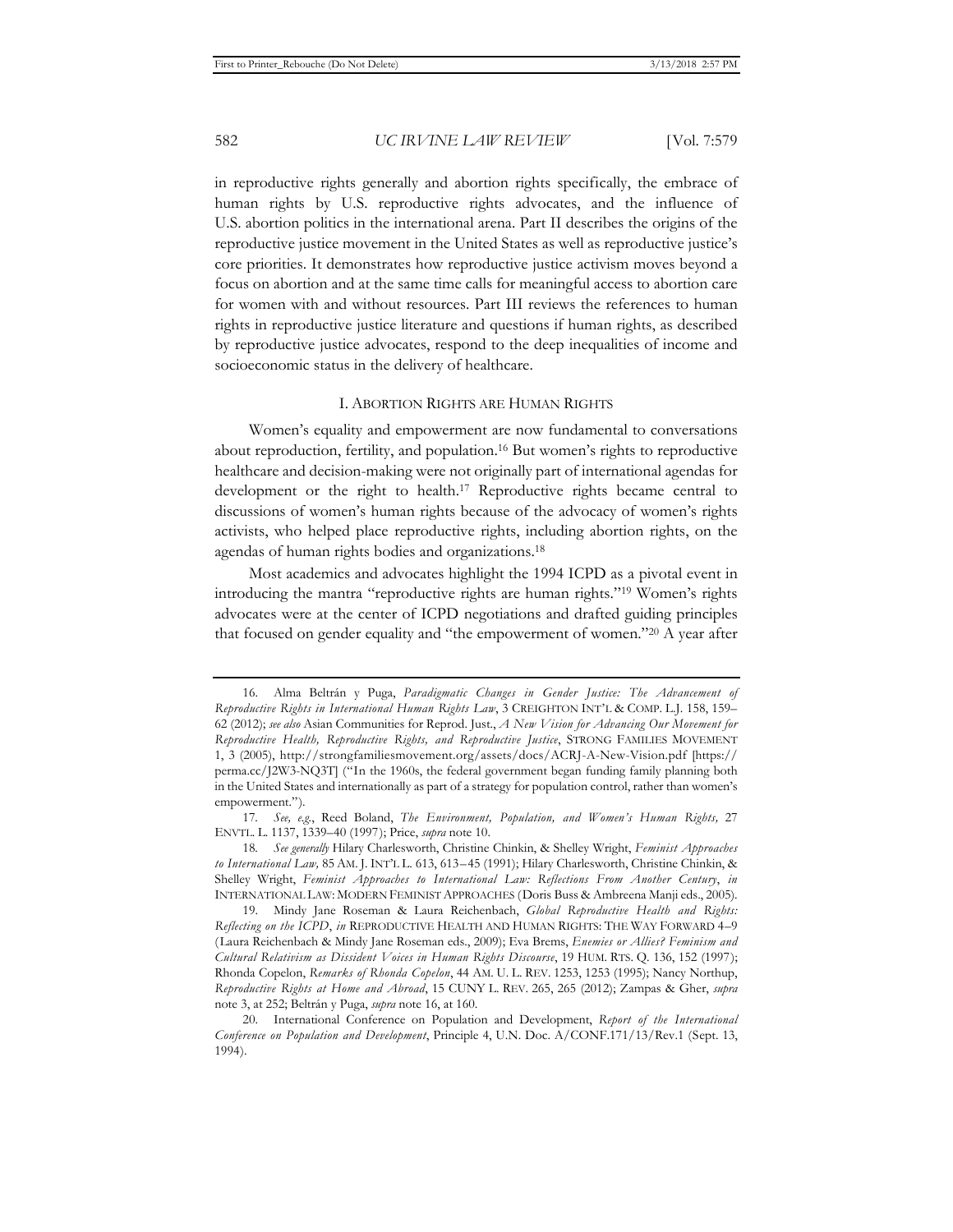the ICPD, the Fourth World Conference on Women (FWCW) brought further attention to women's rights and reproductive rights.21 Although both stopped short of calling for abortion liberalization, the ICPD Programme of Action and FWCW Platform for Action were among the first human rights documents that referred to abortion explicitly and have been rallying points for reproductive rights supporters ever since.22 Safe and legal abortion, though still contentious, is now a priority for a range of international bodies and features prominently in contemporary human rights declarations.23

Even though abortion law reform can be controversial, and by no means has had a uniform trajectory, strategies advancing women's reproductive rights have succeeded in many places.<sup>24</sup> At the national level, courts increasingly look to human rights texts and norms.25 National and regional laws differ significantly, but cases decided by national courts have helped transform states' international human rights

23. Rachel Rebouché, *Abortion Rights as Human Rights*, 25 SOC. LEGAL STUD. 765, 767–70 (2016) (citing the recommendations of the CEDAW Committee, HRC, CESCR, as well as text from Montevideo Consensus on Population and Development and ICPD Beyond 2014 Expert Meeting) [hereinafter Rebouché, *Abortion Rights as Human Rights*]. For example, a 2011 report of the Special Rapporteur on the Right of Everyone to the Enjoyment of the Highest Attainable Standard of Physical and Mental Health states: "Criminal laws penalizing and restricting induced abortion are the paradigmatic examples of impermissible barriers to the realization of women's right to health and must be eliminated." U.N. Special Rapporteur, *Right of Everyone to the Enjoyment of the Highest Attainable Standard of Physical and Mental Health*, ¶ IV.1.21, U.N. Doc. A/66/254 (Aug. 3, 2011). The Rapporteur recommends that "legal and safe abortion services [be] available, accessible, and of good quality." *Id.* ¶ IV.1.29.

<sup>21.</sup> Fourth World Conference on Women, *Report of the Fourth World Conference on Women*, 2– 4, U.N. Doc. A/CONF.177/20/Rev.1, Annex I (Sept. 15, 1995).

<sup>22.</sup> Marge Berer, *The Cairo "Compromise" on Abortion and its Consequences for Making Abortion Safe and Legal*, *in* REPRODUCTIVE HEALTH AND HUMAN RIGHTS: THE WAY FORWARD 152–59 (Laura Reichenbach & Mindy Jane Roseman eds., 2009); ADRIENNE GERMAIN & THERESA KIM, EXPANDING ACCESS TO SAFE ABORTION: STRATEGIES FOR ACTION 3–4 (The International Women's Health Coalition ed., 1998); Joan C. Chrisler, *A Global Approach to Reproductive Justice— Psychosocial and Legal Aspects and Implications*, 20 WM. & MARY J. WOMEN & LAW 1, 1–2 (2013) [hereinafter Chrisler, *A Global Approach to Reproductive Justice*]; Cook & Dickens, *Human Rights Dynamics of Abortion Law Reform*, *supra* note 2, at 4. The ICPD Programme of Action calls on governments to address the consequences of unsafe abortion for women's health and to reduce the need for abortion through expanded family planning services. The International Conference on Population and Development, *supra* note 20, ¶ 8.25. The same provision begins, "In no case should abortion be promoted as a method of family planning." *Id.*

<sup>24.</sup> Rights discourse has not paved a one-way street toward abortion liberalization. Human rights arguments have been made on behalf of the rights of fetuses in several countries. Ryan G. Wilkins & Jacob Reynolds, *International Law and the Right to Life*, 4 AVE MARIE L. REV. 123, 165–69 (2006). As Part III.A notes, human rights arguments are powerful, but their persuasiveness varies substantially by region and often depends on the cultural, religious, or political attachments of each place. A U.N. report demonstrated that governments in the global South are more than four times as likely to have restrictive abortion policies as those in "developed regions." UN DEP'T OF ECON. & SOC. AFFAIRS, ABORTION POLICIES AND REPRODUCTIVE HEALTH AROUND THE WORLD, at 8, U.N. Doc. ST/ESA/SER.A/343, U.N. Sales No. E.14.XIII.11 (2014).

<sup>25</sup>*. See* Beltrán y Puga, *supra* note 16.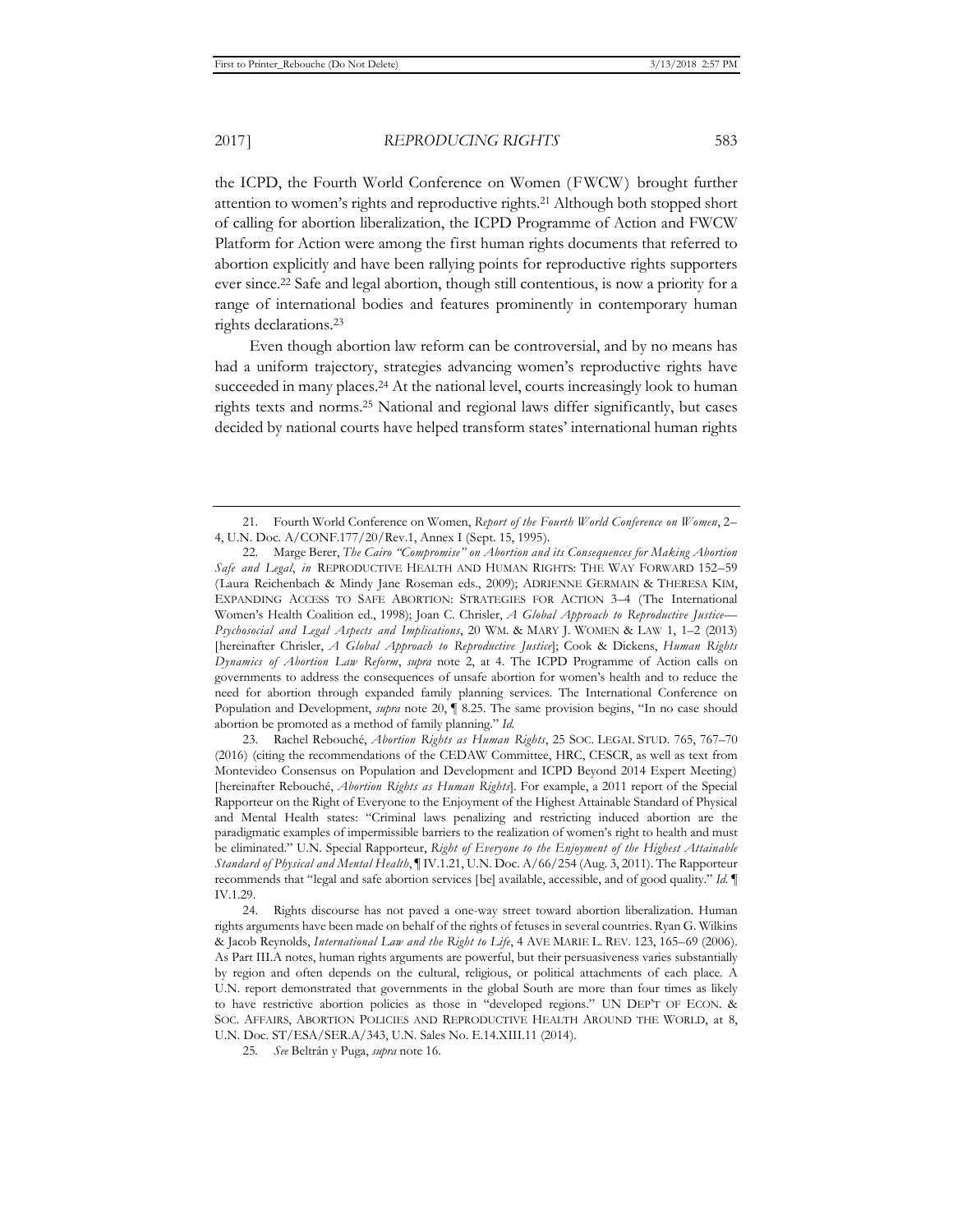commitments into domestic interpretations of legislation or constitutional provisions.26

International human rights law can help justify the inclusion of abortion rights as part of a duty to protect women's human rights.27 Three principles—universality, consensus, and balancing rights*—*have supported the case for linking abortion to women's rights to equality, liberty, autonomy, health, and dignity.28 First, describing the universality of reproductive rights, a 2016 decision of a panel of the Brazilian Supreme Federal Court described abortion as fundamental to universal human rights: "the criminalization of the termination of pregnancy in the first three months violates the nucleus around which a number of fundamental rights of women revolve."29 That nucleus includes universally-recognized rights to autonomy or selfdetermination, physical and psychological integrity, sexual and reproductive rights, and gender equality.30 By describing abortion as indivisible from human rights protections, courts like the Brazilian Supreme Federal Court marry reproductive rights to the protection and promotion of women's dignity and equality.

Second, and distinct from claims of universalism, human rights arguments build on shared, contemporary values that gain legitimacy from consensus among countries. Sally Engle Merry argues that the consensus supporting human rights law confers its own unique culture—it is "a culture of transnational modernity."31 To defend, to support, or to pass a permissive abortion law signals not only a state's commitment to women's rights, at least on paper, but also its affiliation with other states that have liberal abortion regimes.32 In turn, consensus about the importance

29. A panel of the Brazilian Supreme Federal Court held that clandestine abortion providers, performing terminations in violation of the penal code, could not be detained pre-trial. In reaching that holding, the panel decided that criminalization was incompatible with women's fundamental rights and does not meet the requirements of proportionality. Although the decision does not invalidate the penal code, it can serve as a model for other courts and may prompt the full court to consider the legality of abortion restrictions. S.T.F., Habeas Corpus No. 124.306, Relator: Min. Marco Aurélio, SUPREMO TRIBUNAL FEDERAL JURISPRUDENCIA [S.T.F.J.], 29.11.2016, 1, ¶ 20 (Braz.) [hereinafter Habeas Corpus n. 124.306].

30. The panel also held that criminal abortion disproportionately impacts poor women because they are unable to use the public health system, which does not offer abortion care except on very limited grounds, and instead must turn to self-induced methods or to underground services. The panel held this is a source of "social discrimination." *Id.* ¶ 30.

<sup>26.</sup> Rebouché, *Abortion Rights as Human Rights*, *supra* note 23, at 771–74.

<sup>27</sup>*. Id.* (categorizing three arguments on which courts tend to rely—universal rights, consensus, and balancing rights). Moreover, human rights arguments have helped transform abortion into a transnationally important issue rather than a local concern or personal choice. This is not an easy task given states' treatment of family law as a primarily national or domestic concern. *See* Janet Halley & Kerry Rittich, *Critical Directions in Comparative Family Law: Genealogies and Contemporary Studies of Family Law Exceptionalism*, 58 AM. J. COMP. L. 753, 754 (2010); Barbara Stark, *When Globalization Hits Home: International Family Law Comes of Age,* 39 VAND. J. TRANSNAT'L L. 1551, 1556–57 (2006).

<sup>28.</sup> Cook & Dickens, *Human Rights Dynamics of Abortion Law Reform*, *supra* note 2, at 2–3; Davis, *supra* note 2, at 1673–74.

<sup>31.</sup> Engle Merry, *Human Rights and Transnational Culture*, *supra* note 5, at 65.

<sup>32</sup>*. See, e.g.*, UN DEP'T OF ECON. & SOC. AFFAIRS, *supra* note 24, at 1, 6; Reva B. Siegel, *Dignity and Sexuality: Claims on Dignity in Transnational Debates over Abortion and Same-Sex Marriage*, 10 INT'L J. CONST. L. 355, 359–60 (2012).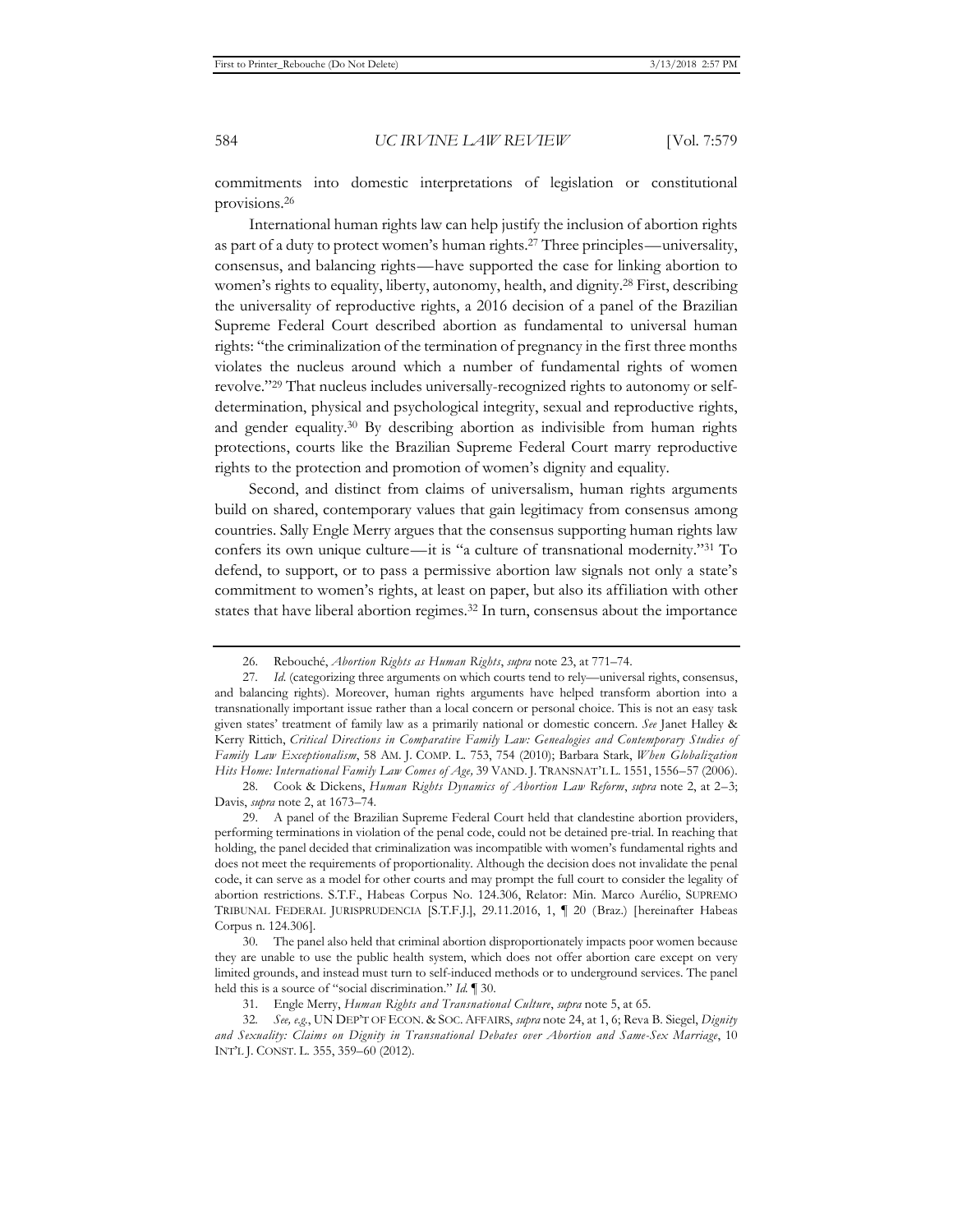of women's reproductive rights affirms human rights as the way to communicate issues of global social justice.33 The Brazil decision provides another example. The panel of the Supreme Federal Court emphasized that "the dominant view in the democratic and developed world is that the criminalization of voluntary termination of pregnancy seriously affects several fundamental rights of women, with inevitable impacts on human dignity."34 The panel then cited the laws of the United States, Germany, Belgium, France, Uruguay, and Mexico City as proof of consensus around legal permission for pre-viability abortion.35 By decriminalizing early abortion and supporting rights essential to the protection of "human dignity," the panel joins the "democratic and developed world," comprised mainly of North American and Western European countries. Human rights arguments signal shared values that confer legitimacy.<sup>36</sup>

Third, treaty-based bodies and national courts rely on human rights commitments to counter or to contest anti-abortion arguments.<sup>37</sup> Human rights obligations can insulate courts (and governments) from political fights over abortion. Courts can refer to the duty to implement abortion rights or decriminalize terminations even in the face of national opposition.38 The same decision of the Brazil Supreme Federal Court cited iconic (and dated) abortion cases from the United States, Germany, and Canada for the proposition that "protection of the unborn life does not outweigh the fundamental right of the woman to perform an abortion."39 It further referenced counseling regimes in Germany, Portugal, France, and Belgium as a means to balance respect for potential life and women's fundamental rights.40

These justifications also appear in regional and international decisions on abortion law.41 *Mellet v. Ireland*, a 2016 decision of the Human Rights Committee (HRC), provides examples of how human rights reasoning embraces universal, consensus-driven values that challenge the gendered assumptions of abortion restrictions.42 Mellet was twenty-one weeks pregnant when the fetus she was

<sup>33</sup>*. See* Rebouché, *Abortion Rights as Human Rights*, *supra* note 23, at 772.

<sup>34.</sup> Habeas Corpus n. 124.306, ¶ 20.

<sup>35</sup>*. Id.* ¶¶ 39, 41, 46, 47.

<sup>36</sup>*. See id.* ¶ 20.

<sup>37.</sup> Chrisler, *A Global Approach to Reproductive Justice*, *supra* note 22, at 4; Davis, *supra* note 2, at 1660.

<sup>38</sup>*. See* Rebouché, *Abortion Rights as Human Rights*, *supra* note 23, at 772.

<sup>39.</sup> Habeas Corpus n. 124.306, ¶¶ 39, 46. *See generally* Rachel Rebouché, *Comparative Pragmatism*, 72 MD. L. REV. 85, 85 n.1, 88–89 (2012) (demonstrating that modern courts consistently cite cases decided by the courts of last appeal in the United States and Germany from the 1970s) [hereinafter Rebouché, *Comparative Pragmatism*].

<sup>40.</sup> Habeas Corpus n. 124.306, ¶ 41.

<sup>41</sup>*. See, e.g.*, *id.* ¶ 20.

<sup>42.</sup> U.N. Human Rights Comm., Views Adopted by the Committee under Article 5(4) of the Optional Protocol, Concerning Communication No. 2324/2013, ¶¶ 7.4–47.8, 7.11, 8–10, CCPR/C/ 116/D/2324/2013, (Nov. 17, 2016), http://www.un.org/ga/search/view\_doc.asp?symbol=CCPR/ C/116/D/2324/2013&Lang=E [https://web.archive.org/web/20170411020725/http://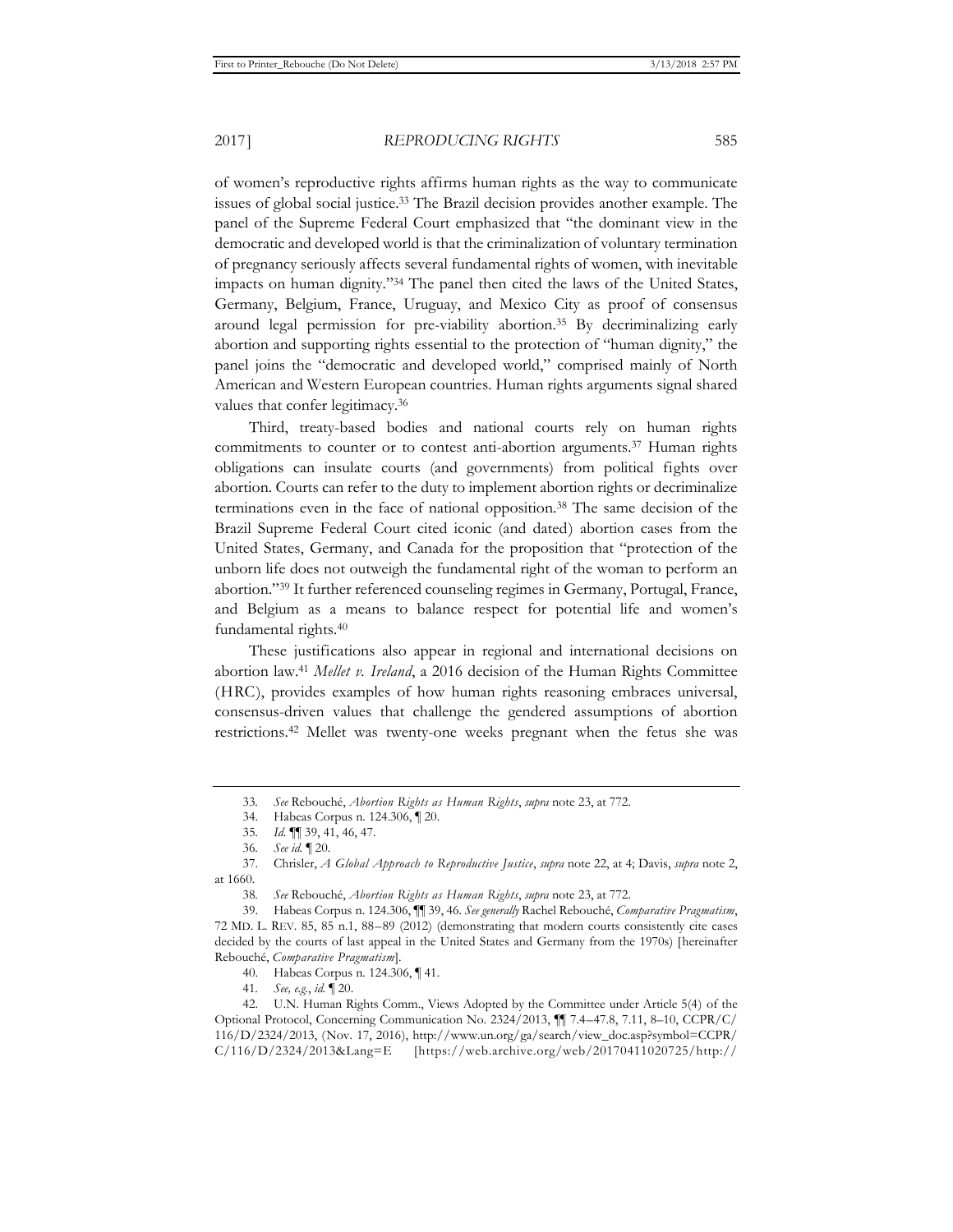carrying was diagnosed with a fatal condition that would result in death *in utero* or shortly after birth.43 Mellet's midwife and physician advised her that she could travel to another country for an abortion or "could carry to term knowing that the fetus would most likely die inside her . . . . "44 Only in the latter scenario would her local hospital and healthcare professionals offer her medical care and counseling.45

The HRC concluded that the impact of Ireland's almost-complete abortion ban violated Mellet's rights to equal protection, privacy, and freedom from cruel, inhuman, or degrading treatment under the International Covenant on Civil and Political Rights (ICCPR).46 Under Article 26, the right to equal protection, "the differential treatment to which [Mellet] was subjected in relation to other similarly situated women failed to adequately take into account her medical needs and socioeconomic circumstances . . . . "47 The majority's view was that the ICCPR's equal protection right does not permit a state to treat differently women in need of abortion for medical reasons from women similarly pregnant with nonviable fetuses who miscarry and may obtain the country's healthcare services.<sup>48</sup>

Evoking the justification of universalism, the majority view focused on how abortion restrictions undermine women's equality as well as threaten women's privacy rights and freedom from inhumane treatment.49 Then, referring to consensus, the majority view referenced Ireland's law as an outlier in Europe because Ireland criminalizes all terminations except those to save a woman's life.50 The majority view of the HRC, in conclusion, balanced the burden imposed on women in the petitioner's situation against protecting the life of a fetus with a fatal medical condition.51

A concurring view authored by HRC member Sarah Cleveland elaborated on universal rights to gender equality and the prohibition of gender-based stereotypes.52 The refusal to provide reproductive health services that only women need resulted in, according to Cleveland, both direct and indirect gender discrimination.53 Cleveland wrote:

48*. Id.*

49. The Human Rights Committee (HRC) found that under Article 7, the toll of Mellet's travel and lack of aftercare "subjected [her] to conditions of intense physical and mental suffering." *Id.* ¶ 7.4. Also, the costs Mellet incurred by traveling to circumvent the Irish law amounted to an arbitrary interference with her right to privacy under Article 17. *Id.* ¶ 7.8. The HRC did not find violations of Mellet's rights under Articles 2 (sex discrimination), 3 (right to competent tribunal), or 19 (freedom of expression). *Id.* ¶ 7.12.

50*. Id.* ¶¶ 7.4, 7.8, 9.

51*. See id.* ¶ 7.8.

www.un.org/ga/search/view\_doc.asp?symbol=CCPR/C/116/D/2324/2013&Lang=E] [hereinafter *Mellet v. Ireland* ].

<sup>43</sup>*. Id.* ¶¶ 2.1, 2.2.

<sup>44</sup>*. Id.* ¶ 2.2.

<sup>45</sup>*. Id.* ¶¶ 7.4, 7.8.

<sup>46</sup>*. Id.* ¶ 7.11.

<sup>47</sup>*. Id.*

<sup>52</sup>*. Id.* Annex II, ¶¶ 6–7.

<sup>53</sup>*. Id.* Annex II, ¶ 7.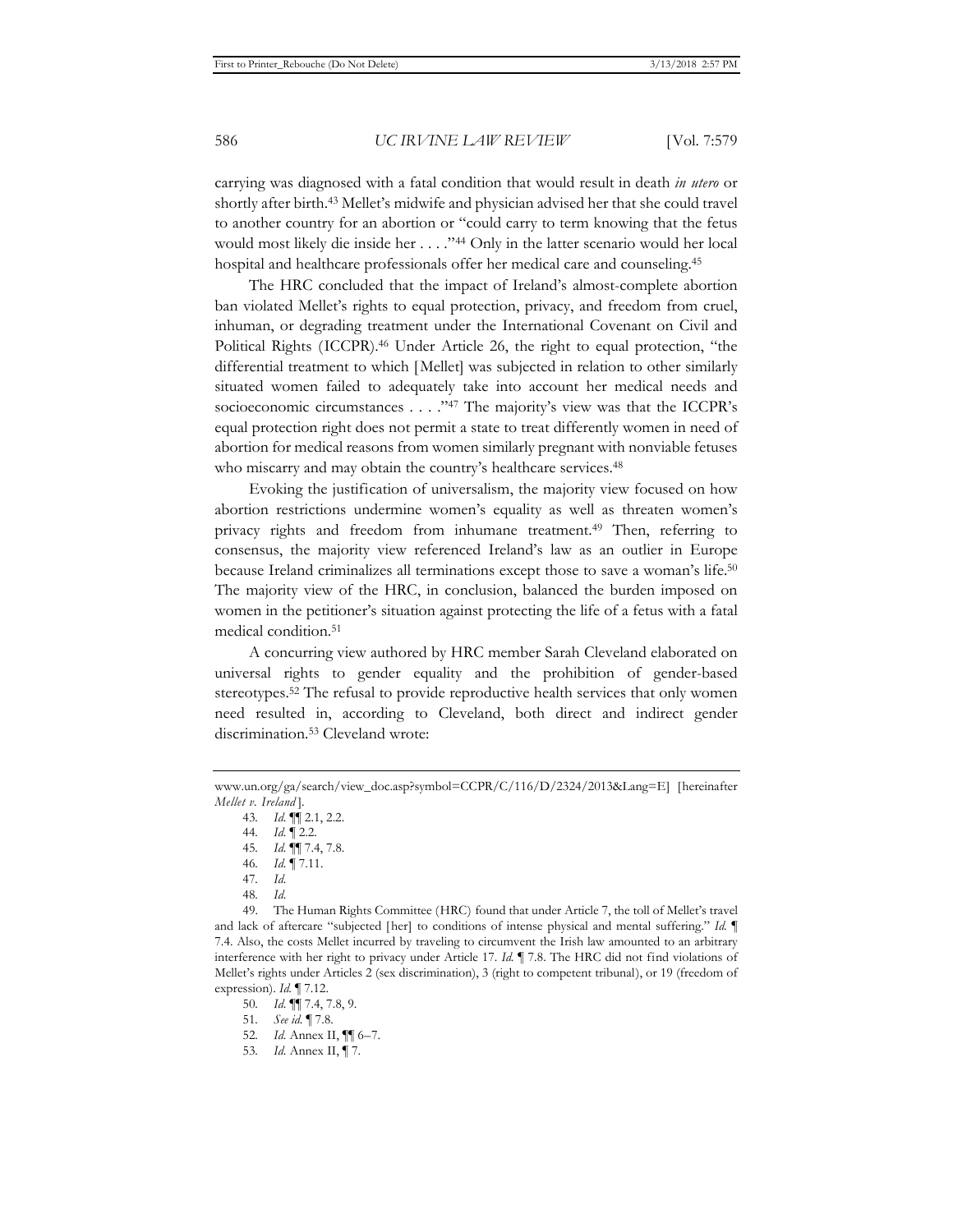The right to sex and gender equality and non-discrimination obligates States to ensure that State regulations, including with respect to access to health services, accommodate the fundamental biological differences between men and women in reproduction and do not *directly or indirectly* discriminate on the basis of sex. They thus require States to protect on an equal basis, in law and in practice, the unique needs of each sex. In particular, as this Committee has recognized, nondiscrimination on the basis of sex and gender obligates States to adopt measures to achieve the "*effective and equal empowerment of women*."54

Cleveland adopted a substantive account of equality—a departure from formal equality (treating likes alike)—in assessing law's impact on women's lives.55 Cleveland argued that abortion restrictions work against women's empowerment and perpetuate stereotypes that "plac[e] the woman's reproductive function above her physical and mental health and autonomy."56 She wrote that "differential treatment of women based on gender stereotypes" is what "can give rise to gender discrimination."57 For Cleveland, the ICCPR's right to equal protection and protection against gender discrimination (which the HRC did not find a violation of ) forbid just these kinds of "traditional stereotypes regarding the reproductive role of women."58 Moreover, states' justifications for abortion restrictions based on "tradition, history and culture" cannot justify gender discrimination or gender stereotypes.59 This is a view rooted in universalism: abortion restrictions rely on pervasive gender stereotypes that states may not justify in terms of their sovereignty or culture.60 In making these arguments, Cleveland cited the work of several international treaty-based bodies, such as the Convention on the Elimination of all Forms of Discrimination Against Women (CEDAW) Committee; Committee on Economic, Social, and Cultural Rights; and Inter-American Commission on Human Rights, for instance.<sup>61</sup>

Cleveland's view embodies the potential that reproductive rights advocates see in human rights, which connects abortion rights to women's empowerment and

<sup>54</sup>*. Id.* (emphasis in the original) (footnote omitted).

<sup>55.</sup> Sandra Fredman, *Beyond the Dichotomy of Formal and Substantive Equality: Towards a New Definition of Equal Rights*, *in* TEMPORARY SPECIAL MEASURES: ACCELERATING DE FACTO EQUALITY OF WOMEN UNDER ARTICLE 4(1) UN CONVENTION ON THE ELIMINATION OF ALL FORMS OF DISCRIMINATION AGAINST WOMEN 111, 112 (Ineke Boerefijn et al. eds., 2003). *See also* Rebecca J. Cook & Susannah Howard, *Accommodating Women's Differences Under the Women's Anti-Discrimination Convention*, 56 EMORY L.J. 1039, 1043–48 (2007) (explaining how provisions of CEDAW, for example, support substantive equality).

<sup>56</sup>*. Mellet v. Ireland, supra* note 42, Annex II, ¶ 14.

<sup>57</sup>*. Id.* Annex II, ¶ 15.

<sup>58</sup>*. Id.* Annex II, ¶ 14.

<sup>59</sup>*. Id.* Annex II, ¶ 15.

<sup>60</sup>*. Id.* Annex II, ¶¶ 11–13.

<sup>61</sup>*. Id.* Annex II, ¶¶ 11, 12, 15.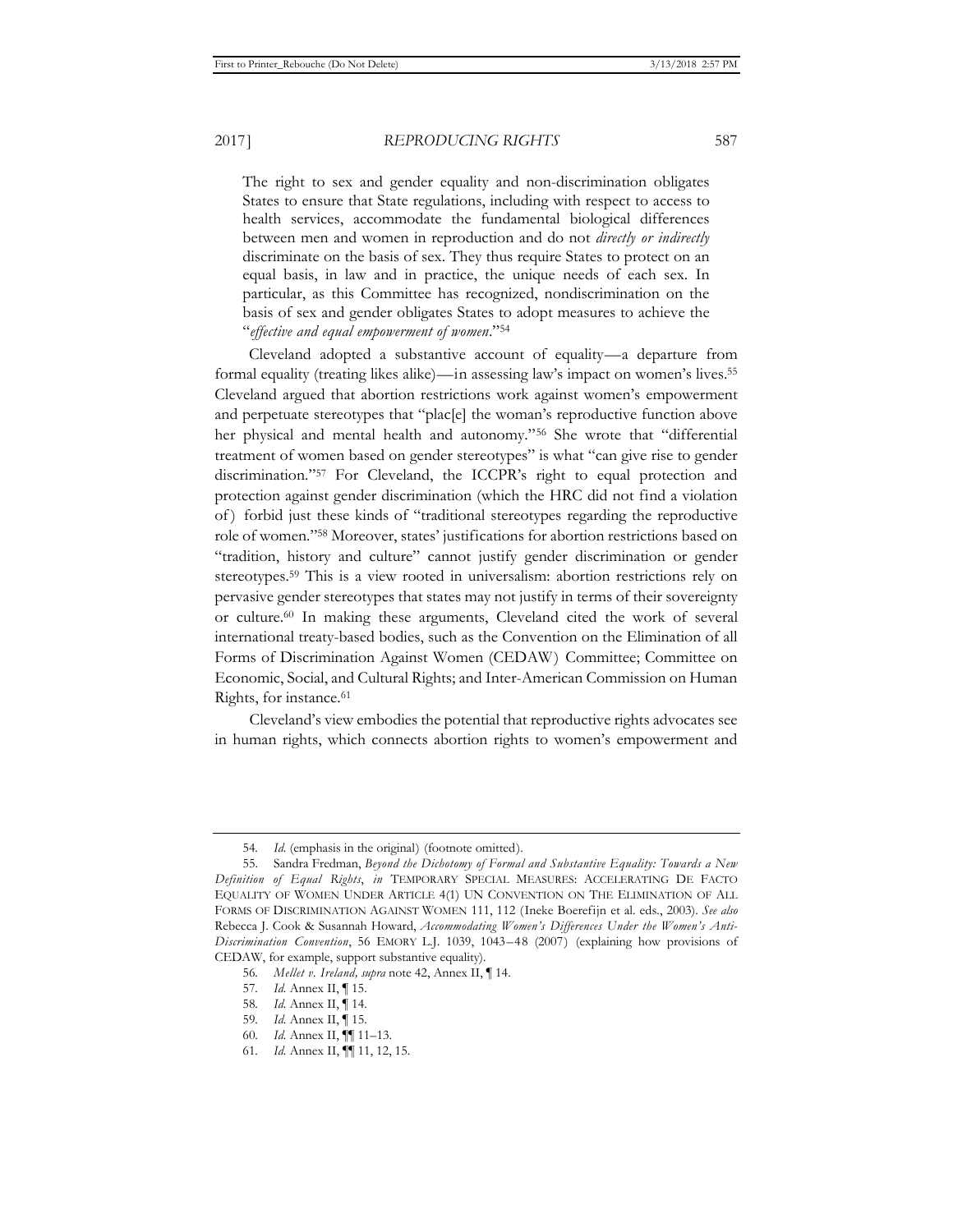equality.62 As the next Part argues, that view is distinct from the traditional discourses around abortion in the United States.

#### II. FROM REPRODUCTIVE RIGHTS TO REPRODUCTIVE JUSTICE

This Part describes why the U.S. reproductive rights movement has looked to human rights to address the limitations of abortion constitutionalism. To highlight what advocates argue U.S. abortion rights lack, the first Section contrasts the *Mellet*  case to a recent U.S. Supreme Court decision—*Whole Woman's Health v. Hellerstedt.*63 The Section then describes the emergence of reproductive justice as a departure from established U.S. abortion rights litigation.

# *A. The Human Rights Gap*

U.S. abortion supporters have looked to human rights arguments to supplement and expand domestic constitutional rights, which they argue have not kept pace with the positive duties that human rights impose on states or with concepts of substantive equality.64 Equality principles such as those expressed by Cleveland's view in *Mellet*, or, for instance, the CEDAW Committee, "recogni[ze] ... the reality of women's differences" and are the more robust, progressive version of U.S. equal protection doctrine.65 A human rights approach has been particularly attractive to reproductive rights groups that have confronted the shortcomings, in U.S. courts and statehouses, of a rights narrative grounded in privacy and autonomy rights.<sup>66</sup>

The limitations of U.S. constitutional rights are noticeable even in victories for abortion supporters. Like *Mellet*, *Whole Woman's Health v. Hellerstedt* concerned abortion restrictions that made women's ability to gain access to termination services difficult.67 The U.S. Supreme Court struck down a Texas law that required abortion clinics to be fitted as ambulatory surgical centers (ASC) and physicians to have admitting privileges at nearby hospitals.<sup>68</sup> Justice Breyer, writing for the majority, offered a "textured account" and "fact-saturated" picture of the

<sup>62</sup>*. See* Rosa Ehrenreich Brooks, *Feminism and International Law: An Opportunity for Transformation*, 14 YALE J.L. & FEMINISM 345, 356 (2002) ("Rights-based narratives are not the only powerful narratives—and in some cultural contexts they may be much less effective than in others but for many of the world's women, they offer the best way to buttress arguments for change.").

<sup>63.</sup> Whole Woman's Health v. Hellerstedt, 136 S. Ct. 2292 (2016).

<sup>64.</sup> SILLIMAN ET AL., *supra* note 7, at 24–25.

<sup>65</sup>*. See* Cynthia Soohoo & Suzanne Stolz, *Bringing Theories of Human Rights Change Home*, 77 FORDHAM L. REV. 459, 487 (2008) (contrasting, for example, equal protection under the U.S. Constitution and substantive equality under CEDAW ).

<sup>66.</sup> Price, *supra* note 10, at 46 ("Early reproductive justice activists were strongly influenced by international human rights discourse . . . . [A] global, transnational women's movement that placed human rights at the core of its organizing activities emerged. Many U.S. feminists were arguing that women should be involved in the international human rights scene.").

<sup>67</sup>*. Whole Woman's Health*, 136 S. Ct. at 2300.

<sup>68</sup>*. Id.* at 2310–11, 2316.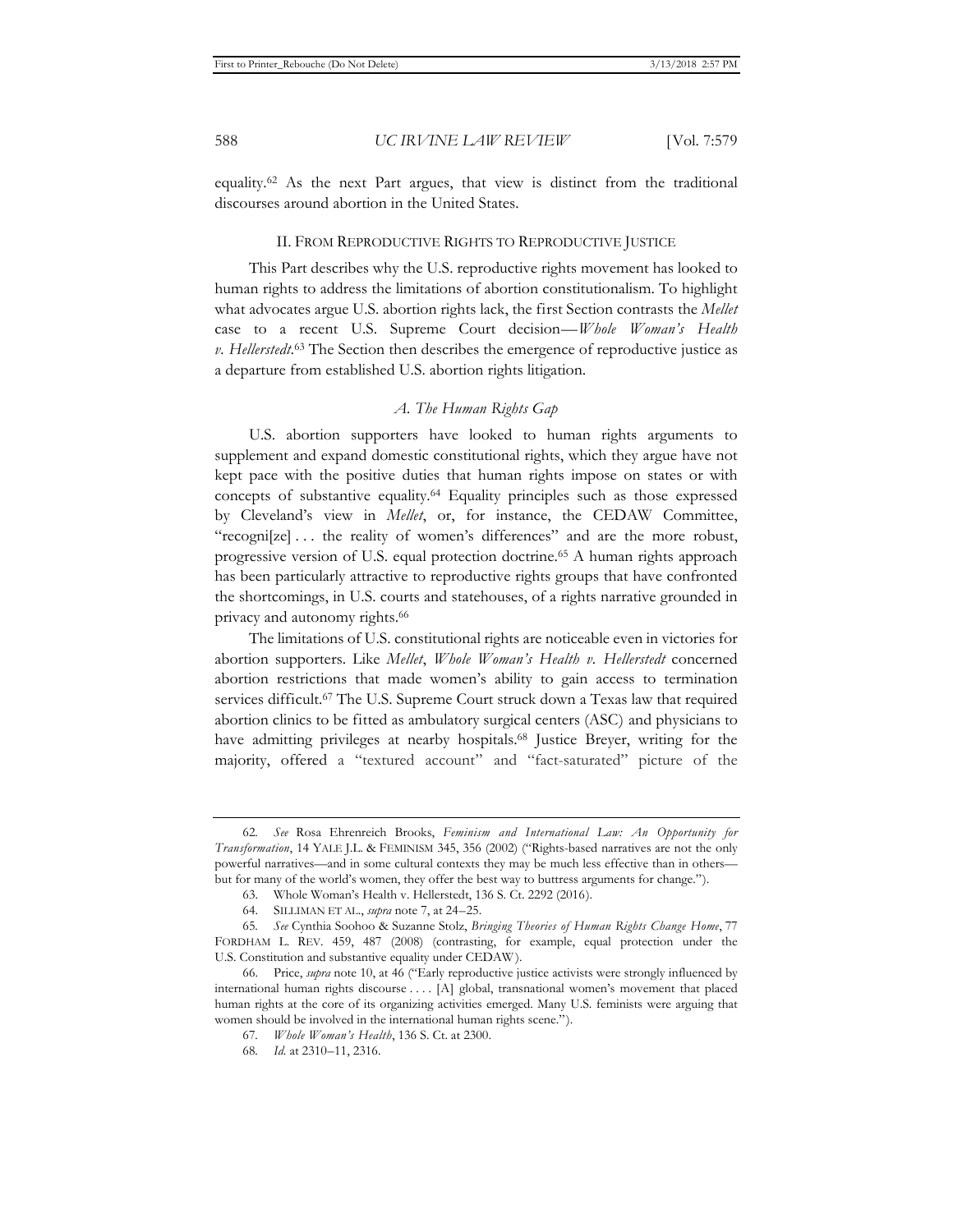availability of termination services after passage of the Texas law.69 In describing the realities of abortion access, the Court held that *Planned Parenthood v. Casey* requires courts to balance the benefits and burdens imposed by the law in applying *Casey*'s undue burden test.<sup>70</sup> For both admitting privileges and ASC requirements, there were no health-related problems to solve because abortion results in virtually no deaths and is safer than common, outpatient procedures like colonoscopies.71 The evidence also suggested there was no health benefit for patients.<sup>72</sup> Patients rarely need to be admitted to a hospital or to be transferred to one; for medical abortion, complications result after women leave a clinic.73

Conversely, the law exacted significant costs from patients and clinics, constituting an undue burden on the rights of women in Texas (and women in West Texas specifically).74 The law would have forced all but seven or eight facilities to close, and remaining providers would have been concentrated in metropolitan areas (Houston, San Antonio, Austin, and Dallas-Fort Worth).75 Over 290,000 women of reproductive age would have lived more than 150 miles away from an abortion provider; providers would have had to accommodate five times as many patients without the means to increase clinic capacity.76 Rural, low-income women suffer the most under these laws because they cannot afford to travel the substantial distance to reach an abortion provider.<sup>77</sup> In the area that would have been most affected by the law, the Rio Grande Valley, close to 40% of residents live at or below the federal poverty level, which is roughly the equivalent of an individual earning around eleven thousand dollars per year.78 Reproductive justice groups helped bring these facts to light by "agree[ing] to write amicus briefs, which resulted in a larger number of the briefs submitted highlighting the importance of abortion access for marginalized groups."79

<sup>69.</sup> CAROL SANGER, ABOUT ABORTION: TERMINATING PREGNANCY IN TWENTY-FIRST CENTURY AMERICA 35–36 (2017).

<sup>70</sup>*. Whole Woman's Health*, 136 S. Ct. at 2309.

<sup>71</sup>*. Id.* at 2311.

<sup>72</sup>*. Id.* at 2318.

<sup>73</sup>*. Id.* at 2311, 2315.

<sup>74</sup>*. Id.* at 2318.

<sup>75</sup>*. Id.* at 2316.

<sup>76</sup>*. See, e.g.*, *id.* at 2302, 2318. *See also* Lisa R. Pruitt & Marta R. Vanegas, *Urbanormativity, Spatial Privilege, and Judicial Blind Spots in Abortion Law*, 30 BERKELEY J. GENDER, L. & JUST. 76, 81–83  $(2015).$ 

<sup>77.</sup> Pruitt & Vanegas, *supra* note 76, at 77–78.

<sup>78.</sup> U.S. DEP'T OF HEALTH & HUM. SERVS., 2015 POVERTY GUIDELINES (2015).

<sup>79.</sup> Gemma Donofrio, Exploring the Role of Lawyers in the Reproductive Justice Movement 33 ( May 17, 2017 ) (unpublished manuscript) (draft on file with author); *see, e.g.*, Brief for National Latina Institute for Reproductive Health et al. as Amici Curiae Supporting Petitioners, *Whole Woman's Health*, 136 S. Ct. 2292 (2016) ( No. 15-274) (based on interviews with women who sought abortions in Texas and reporting that many interviewees took out loans, worked overtime, feared losing their jobs, found childcare, and felt stigmatized).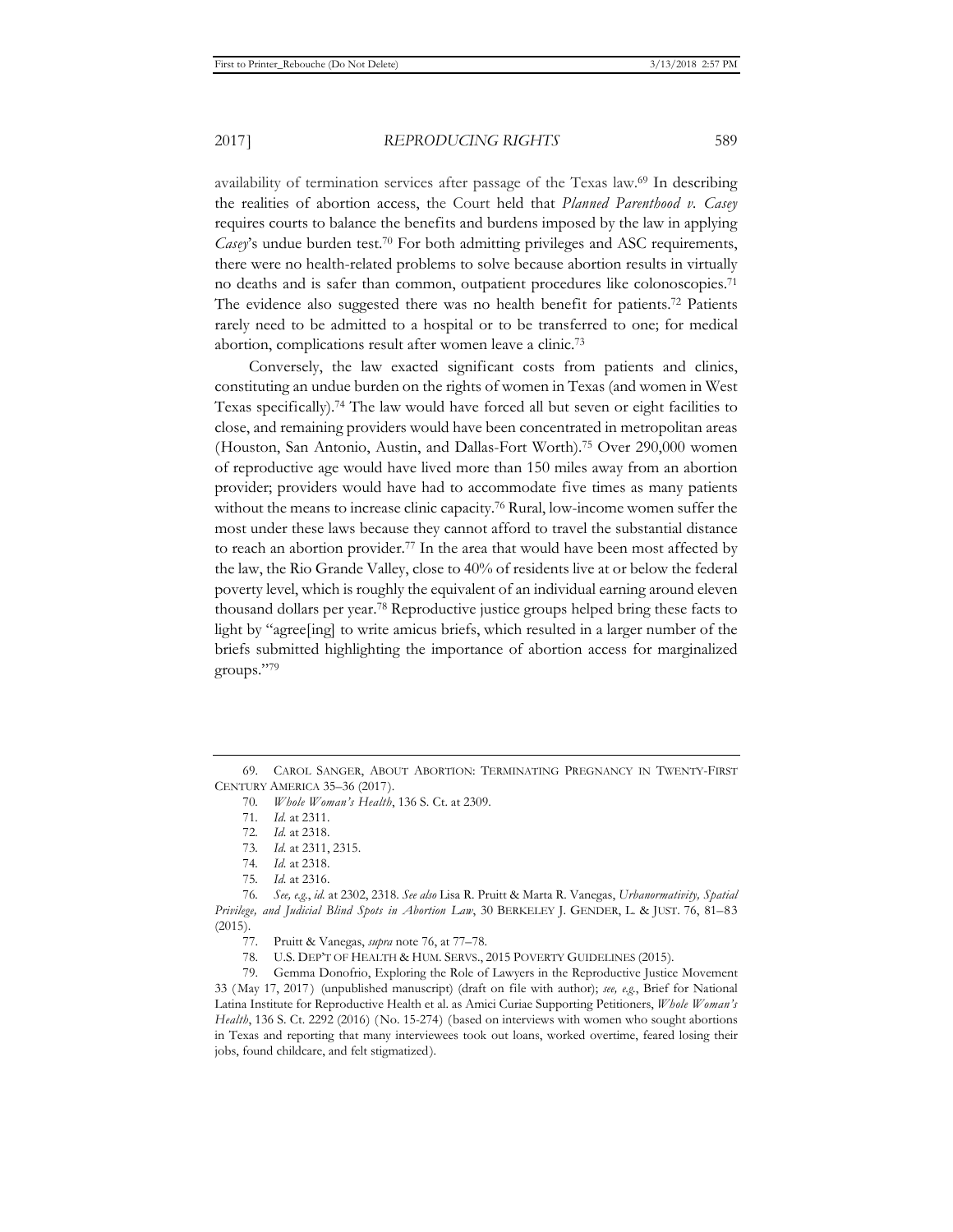Rightly so, reproductive rights supporters count *Whole Woman's Health* as a victory that potentially gives the toothless undue burden test some bite.80 But in contrast to *Mellet*, it is striking that neither Justice Breyer's majority opinion nor Justice Ginsburg's concurring opinion mentions women's equality.81

The absence of equality reasoning has not been lost on women's rights advocates; for many of them, the reason equality arguments—and substantive equality reasoning, specifically—are missing is the focus in U.S. courts on negative rights (rights to non-interference by the state, for instance).82 Feminist scholars such as Martha Fineman have demonstrated how liberal individualism produces a deficient and unrealistic conception of abortion (and other) rights.83 Rights-based arguments tend to focus on individual agency and not on the contexts in which termination decisions occur. In this vein, Fineman and other feminist scholars have urged that rights should be understood as relational.<sup>84</sup> For instance, many women will weigh the interests of partners, parents, or children when deciding whether to continue a pregnancy. But abortion rights protected as private choices only give women a right to buy services and not a right to gain access to those services.<sup>85</sup> This has been a particularly salient critique in the aftermath of abortion restrictions like those struck down in *Whole Woman's Health*. Restrictive laws increase the cost of services, thus burdening women who cannot afford them, and there is no state

<sup>80</sup>*. See, e.g.*, Linda Greenhouse & Reva B. Siegel, *The Difference a Whole Woman Makes: Protection for the Abortion Right After* Whole Woman's Health, 126 YALE L.J.F. 149, 150 (2016) (arguing that "in *Whole Woman's Health* the Court applies the undue burden framework in ways that have the potential to reshape the abortion conflict"); *cf.* Lisa M. Kelly, *Abortion Travel and the Limits of Choice*, 12 FLA. INT'L U. L. Rev. 27, 38 (2017).

<sup>81.</sup> On the other hand, *Whole Woman's Health* is immediately enforceable in Texas, whereas Ireland has not implemented the HRC's view that it "should amend its law on the voluntary termination of pregnancy, including if necessary its Constitution, to ensure compliance with the Covenant, ensuring effective, timely and accessible procedures for pregnancy termination . . . ." *Mellet v. Ireland*, *supra* note 42, ¶ 9.

<sup>82</sup>*. See* Kelly, *supra* note 80, at 45–46 (noting the negative rights approach to abortion rights and abortion access).

<sup>83</sup>*. See generally* MARTHA ALBERTSON FINEMAN, THE AUTONOMY MYTH: A THEORY OF DEPENDENCY 31–54 (2004) (arguing for conceptions of dependency that are collective and confer responsibility on the state, state bodies, and the market to support dependency and care work).

<sup>84</sup>*. See, e.g.*, Martha A. Fineman, *The Vulnerable Subject and the Responsive State*, 60 EMORY L.J. 251, 272 (2010). *See generally* JENNIFER NEDELSKY, LAW'S RELATIONS: A RELATIONAL THEORY OF SELF, AUTONOMY, AND LAW 30 (2011); ROSALIND POLLACK PETCHESKY, ABORTION AND WOMAN'S CHOICE: THE STATE, SEXUALITY, AND REPRODUCTIVE FREEDOM (rev. ed. 1990).

<sup>85</sup>*. See, e.g.*, Davis, *supra* note 2, at 1665–66; *see also* Robin West, *From Choice to Reproductive Justice: De-Constitutionalizing Abortion Rights*, 118 YALE L.J. 1394, 1411 (2009).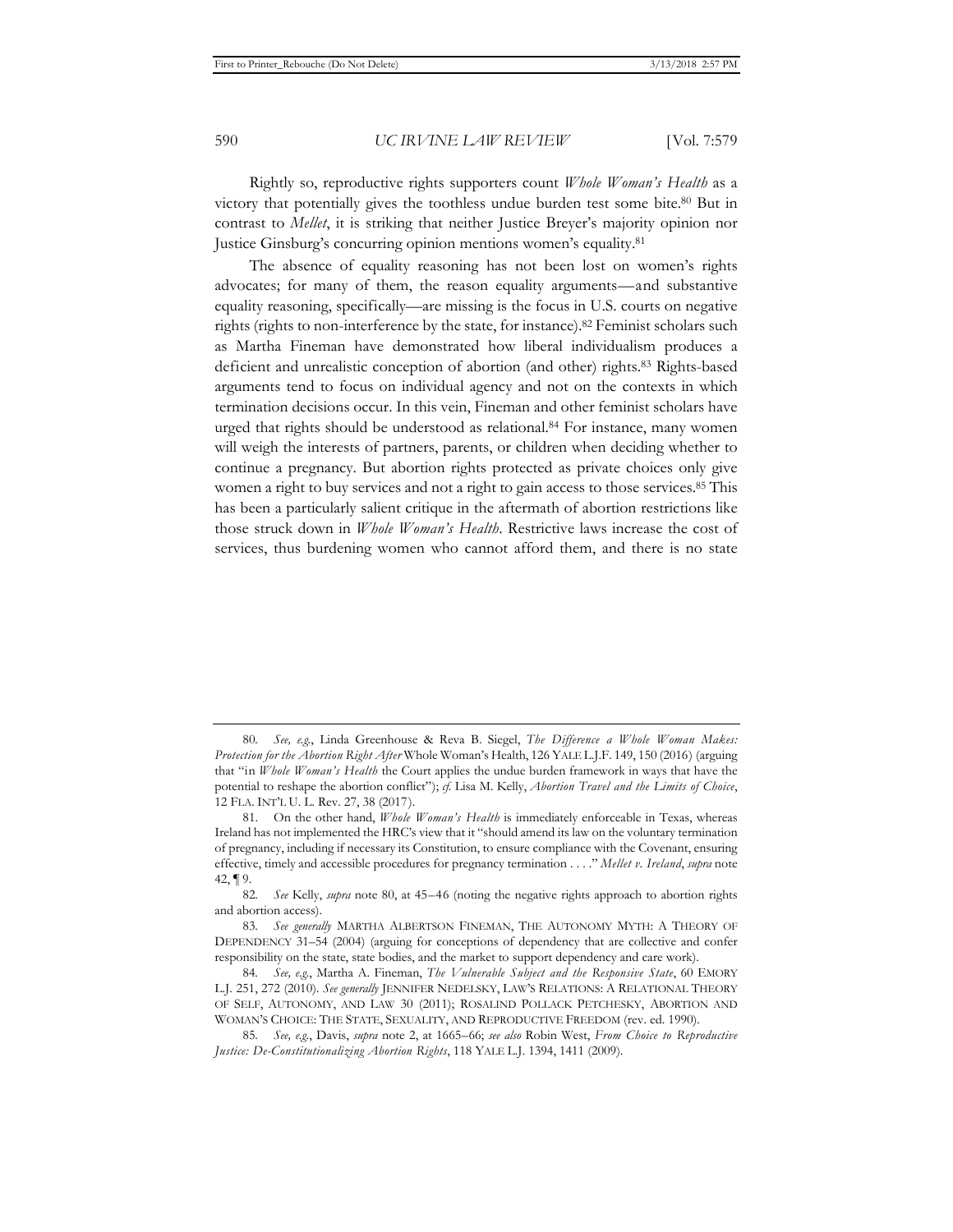responsibility to cover the costs of abortion care.86 At the same time, parents have a patchwork system of state support for childcare.87

As one response, reproductive justice advocates pledge "to 'Bring Cairo Home' by adapting agreements from the [ICPD] Programme of Action to a U.S. specific context."88 Tying that agenda to reproductive justice activism, Cynthia Soohoo and Suzanne Stolz assert that there is "value [in] learning from movements in other countries" and "learning from the experience had by advocates from other countries in using international human rights standards, especially economic, social, and cultural human rights . . . ."89 This is the promise of human rights for advocates in the United States—abortion rights tethered to universal guarantees, substantive equality, and a capacious understanding of what human rights to health include. The last Part more fully explores why the U.S. reproductive rights and justice movements look to human rights to supplement U.S. constitutional rights. Exerting bidirectional influence, abortion laws and politics of the United States have served as both models and anti-models in transnational and international law reform.90

Before turning to the influence of human rights law on reproductive justice activism, the next Section explains the reproductive justice movement's challenge to mainstream reproductive rights advocacy—at least as carried out in the United States.

# *B. What's Wrong with Reproductive Rights?*

Reproductive justice, as distinguished from reproductive rights, has gained significant momentum.<sup>91</sup> In increasing numbers, U.S. nonprofit groups have dropped "pro-choice" from their materials and incorporated "reproductive justice"

<sup>86</sup>*. See, e.g.*, Harris v. McRae, 448 U.S. 297, 326 (1980) (holding that there is no constitutional requirement for states to fund medically necessary abortions and that the Hyde Amendment, which restricts federal funds for abortions only in cases of threat to life and rape, does not violate the Fourteenth Amendment). *See generally* REPROD. HEALTH TECHS. PROJECT, TWO SIDES OF THE SAME COIN: INTEGRATING ECONOMIC AND REPRODUCTIVE JUSTICE (2015), http://rhtp.org/ wp-content/uploads/2016/08/TwoSidesSameCoinReport.pdf [https://perma.cc/M3XE-5HAC] (arguing that there is an insufficient safety net in the United States to help poor women needing abortions).

<sup>87</sup>*. See* LINDA C. MCCLAIN, THE PLACE OF FAMILIES: FOSTERING CAPACITY, EQUALITY, AND RESPONSIBILITY 5, 85–114 (2006) (urging "an understanding of the social contract pursuant to which families' contributions to social reproduction warrant public support"). Extending this argument, the right of an individual to end pregnancy, free from state interference, includes no corresponding duty on the state to provide social and economic support for mothers or for women's other reproductive health needs. *See* West, *supra* note 85, at 1409–10.

<sup>88.</sup> Soohoo & Stolz, *supra* note 65, at 497–98; *cf.* Kelly, *supra* note 80, at 46–47 (arguing that reproductive justice groups, drawing on collective mobilization rather than rights, have responded with abortion funds that help cover the costs of low-income and rural women's terminations).

<sup>89</sup>*. Id.* at 498.

<sup>90.</sup> Rachel Rebouché, *The Limits of Reproductive Rights in Improving Women's Health*, 63 ALA. L. REV. 1, 14–21 (2011) [hereinafter Rebouché, *The Limits of Reproductive Rights*].

<sup>91.</sup> Price, *supra* note 10, at 61 (reporting that the term "reproductive justice" is "gaining some momentum").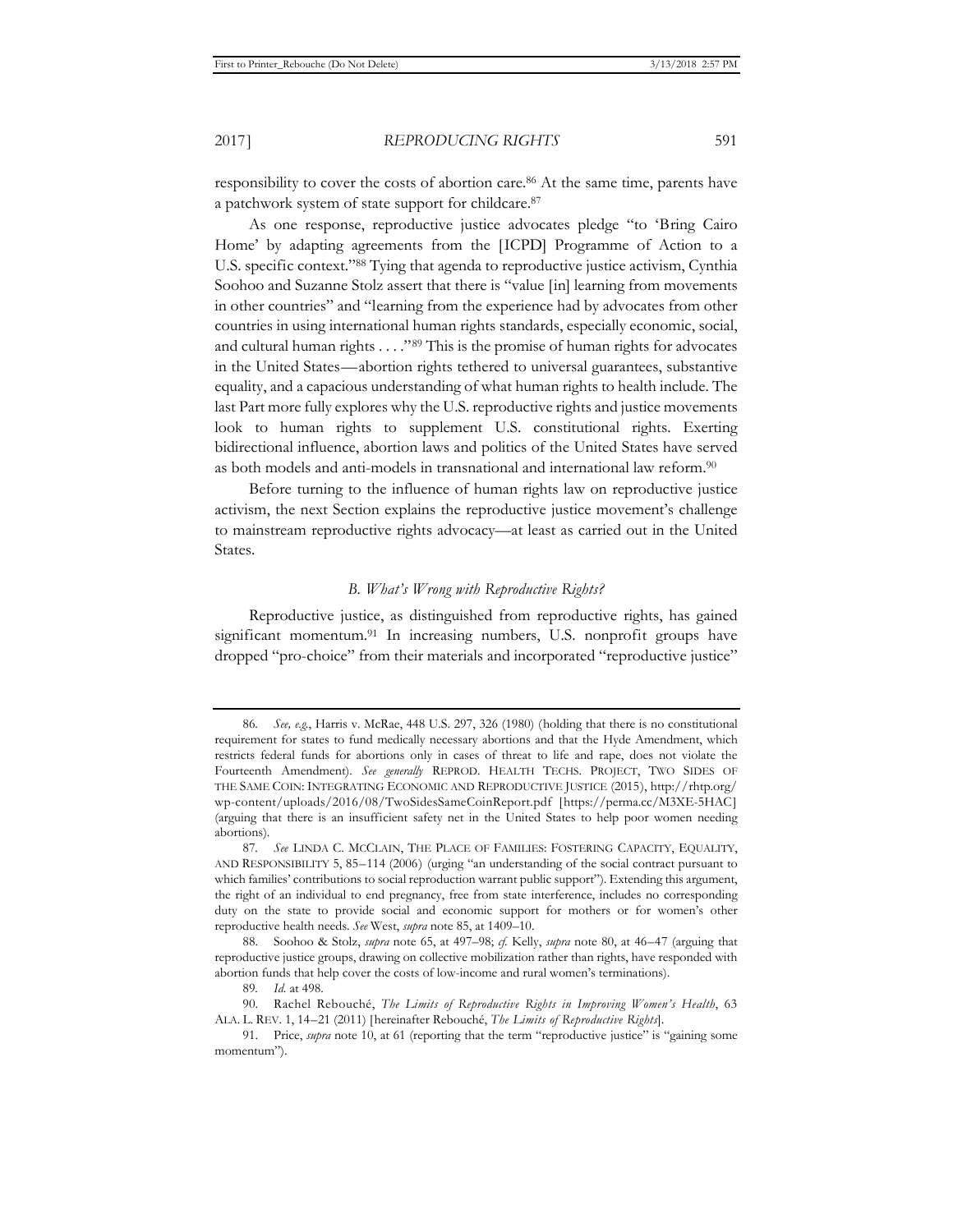into their organizations' names.92 This Section describes reproductive justice's origin and then sets out four movement commitments—the recognition of women's intersecting identities, the limits of "choice" and U.S. privacy rights, the inclusion of reproductive issues outside of abortion, and community or local management of reproductive healthcare services.93 Reproductive justice commitments begin with references to human rights. Reproductive justice "[f ]rom its inception" has been "globally conscious,"94 and reproductive justice advocates draw from feminist ideas to support "indigenous movements of women, who are best able to develop solutions that fit their culture and situation."95

Most commentators describe the origin of reproductive justice as beginning with the leaders of nonprofit groups advocating for women of color, such as the SisterSong Women of Color Collective.96 Advocates attended the ICPD where they were inspired by the human rights movement and the ICPD's focus on poverty, gender equality, and the empowerment of women.97 However, they believed that their communities were not represented in the remarks of government delegates.98 In the United States, mainstream reproductive rights organizations overlooked or undermined the experiences of marginalized populations of women.<sup>99</sup>

97. SILLIMAN ET AL., *supra* note 7, at 49; Wiley, *supra* note 94, at 61.

<sup>92.</sup> Reproductive justice writings express a concern that the phrase "reproductive justice" has been co-opted by groups that do not share the reproductive justice movement's commitments. Zakiya Luna & Kristin Luker, *Reproductive Justice*, 9 ANN. REV. L. SOC. SCI. 327, 343 (2013); Zakiya T. Luna, *" The Phrase of the Day:" Examining Contexts and Co-optation of Reproductive Justice Activism in the Women's Movement*, *in* RESEARCH IN SOCIAL MOVEMENTS, CONFLICT & CHANGE: CRITICAL ASPECTS OF GENDER IN CONFLICT RESOLUTION, PEACEBUILDING, AND SOCIAL MOVEMENTS 219, 236 (Anna Christine Snyder & Stephanie Phetsamay Stobbe eds., 2011).

<sup>93.</sup> One movement commitment that this Article does not address in detail is the work of reproductive justice organizations to invest in other social justice movements, such as lawyering for environmental justice and workers' rights. *See, e.g.*, Asian Communities for Reprod. Just., *supra* note 16, at 9. For analysis at the intersection of environment, race, and reproduction, see Michele Goodwin, *Fetal Protection Laws: Moral Panic and the New Constitutional Battlefront*, 102 CAL. L. REV. 781, 843*–* 45 (2014).

<sup>94.</sup> Lindsay F. Wiley, *Health Law as Social Justice*, 24CORNELL J. L. & PUB. POL'Y 47, 61 (2014).

<sup>95.</sup> Chrisler, *A Global Approach to Reproductive Justice*, *supra* note 22, at 4.

<sup>96</sup>*. Id.* at 1; *see also* MELISSA MURRAY & KRISTIN LUKER, CASES ON REPRODUCTIVE RIGHTS AND JUSTICE 518 (2015). Jennifer Nelson describes how U.S. women of color contested the focus on abortion and the focus on middle- or upper-class white women of mainstream reproductive rights organizations. In particular, she examines the activism of Loretta Ross, who worked for the first reproductive justice organization for women of color (the National Black Women's Health Project, founded in 1983), directed a program focused on women of color at the National Organization for Women, and, while coordinating the SisterSong Collective, formed the Women of African Descent for Reproductive Justice. JENNIFER NELSON, MORE THAN MEDICINE: A HISTORY OF THE FEMINIST WOMEN'S HEALTH MOVEMENT 167–92 (2015). Then, after the ICPD, the Ford Foundation convened a meeting of sixteen organizations, which would form SisterSong: "The Collective included organizations led by women from the Native American, African American, Latina, and Asian American communities, and it continued to spread reproductive justice based on a human rights approach to legal advocacy." Donofrio, *supra* note 79, at 14.

<sup>98.</sup> Luna, *supra* note 92, at 228; *see also* Chrisler, *A Global Approach to Reproductive Justice*, *supra* note 22, at 1.

<sup>99.</sup> Kimala Price lists the leading reproductive rights organizations as Planned Parenthood Federation of America, the National Organization of Women, Feminist Majority, and NARAL. Price,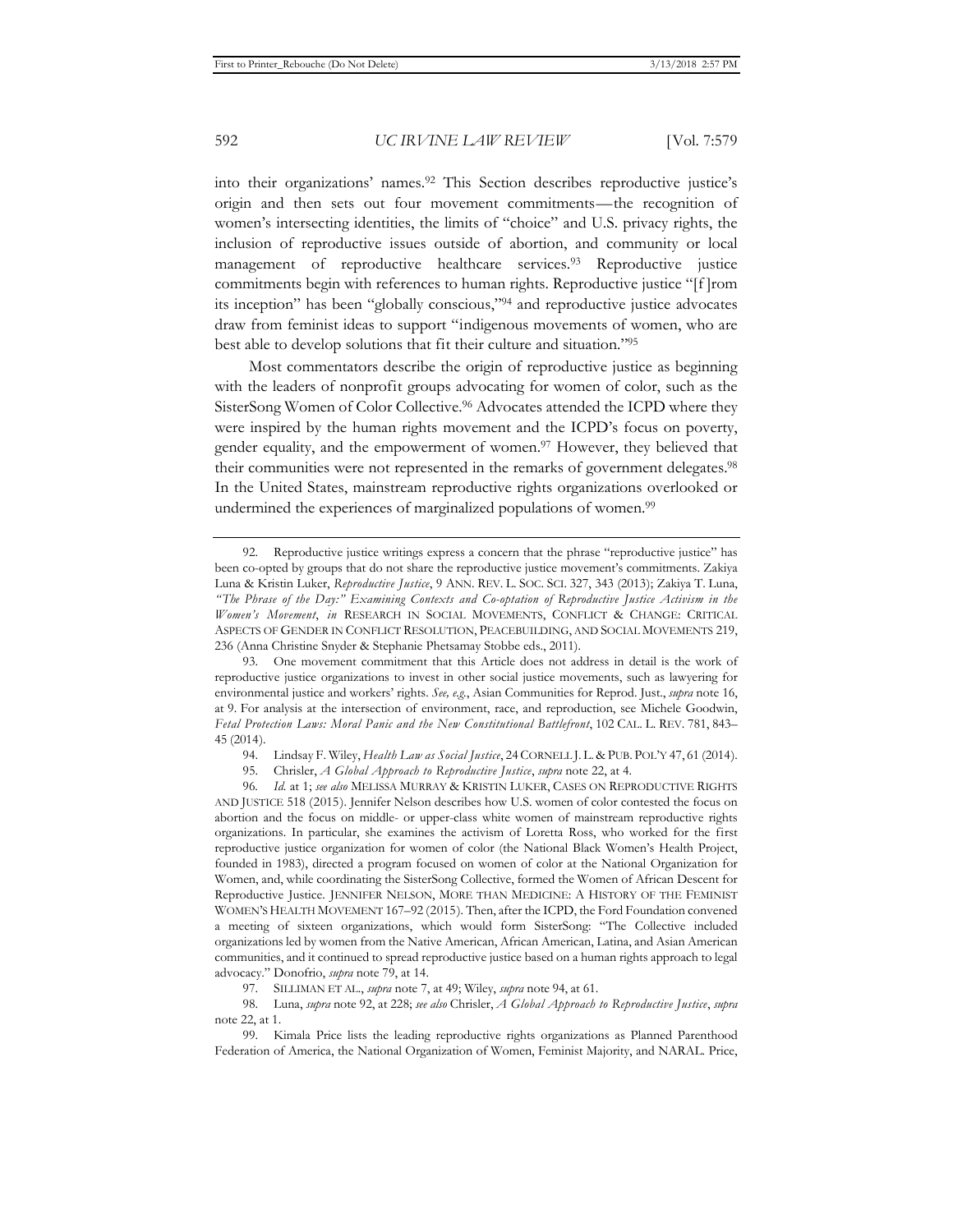2017] *REPRODUCING RIGHTS* 593

Thus, a foundation of reproductive justice is critical race theory, and the movement "focuses on the intersectionality of oppression, that is, the ways in which aspects of social status and social identity (e.g., age, race/ethnicity, socioeconomic class, sexual orientation, gender identity, religion, ability) combine to impact women's experiences."100 Jael Silliman, Marlene Gerber Fried, Loretta Ross, and Elena Gutierrez, in penning an early manifesto for reproductive justice, wrote:

Some women of color organizations are using "reproductive justice" to recognize that the control, regulation, and stigmatization of female fertility, bodies, and sexuality are connected to the regulation of communities that are themselves based on race, class, gender, sexuality, and nationality. This analysis emphasizes the relationship of reproductive rights to human rights and economic justice.101

As their last line indicates, although they believed participants at the ICPD could have gone further in recognizing the centrality of race, class, and sexuality to women's reproductive health and choices, human rights provided a platform for addressing the needs of diverse women.

Second, the reproductive justice movement is explicitly critical of rights, though not necessarily *human* rights (a point elaborated in the next Part).102 Most materials on reproductive justice emphasize that the conventional rhetoric around abortion rights "fits best the situation of relatively privileged women in Western, industrialized nations" because a rights framework "requires that a woman know that she has reproductive rights, that her nation and her community acknowledge

Price, *supra* note 10, at 54–55.

100. Chrisler, *A Global Approach to Reproductive Justice*, *supra* note 22, at 4; *see also* Loretta J. Ross et al., *Just Choices: Women of Color, Reproductive Health and Human Rights*, *in* POLICING THE NATIONAL BODY: SEX, RACE, AND CRIMINALIZATION 147 ( Jael Silliman & Anannya Bhattacharjee eds., 2002) ("control [over] what happens to our bodies is constantly challenged by poverty [and] racism").

101. SILLIMAN ET AL., *supra* note 7, at 10.

102*. Id.* at 24 ("Like other US based organizations serving women of color, the SisterSong Women of Color Reproductive Health Collective uses the global human rights framework in its activism, recognizing that the United States lacks a sufficient legal framework to guarantee women of color safe and reliable access to healthcare. In order to ensure appropriate treatment and access to healthcare and to address the issues of class, race and gender that affect women of color, a comprehensive human rights-based approach to organizing that accounts for difference is necessary.").

*supra* note 10, at 54. Sarah London lists the Center for Reproductive Rights, Planned Parenthood Federation of America, and NARAL. London, *supra* note 9, at 80 n.59. Both authors give the example of the 2004 March for Women's Lives in Washington, D.C., which drew over one million participants. Price recounts that the leaders of mainstream reproductive rights organizations intended to name the event the "March for Freedom of Choice" and had excluded women of color from planning. Price states:

Many activists were resentful that the 'big four' had decided to plan a march without any significant input from them and were dissatisfied that the march would address only abortion rights. Eventually, SisterSong, the Black Women's Health Imperative, and the National Latina Institute for Reproductive Health would join the planning team of the 2004 march. These three groups are credited with broadening the march's message beyond abortion and having it renamed the March for Women's Lives.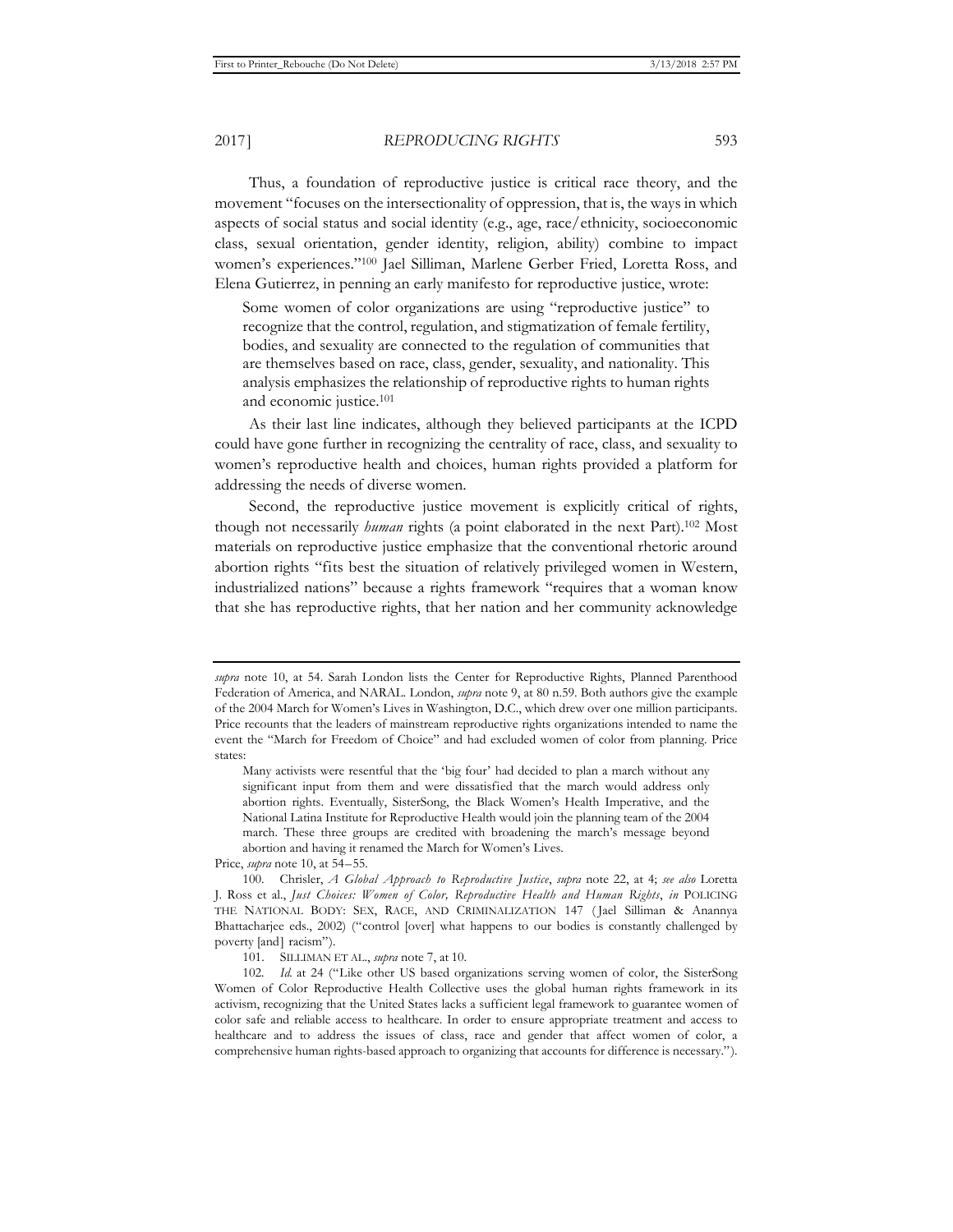those rights, and that she is able to exercise them."103 A privacy right is only valuable to those who can exercise privacy and autonomy vis-à-vis the state. That is often not possible for those particularly vulnerable to state power, such as women subject to racial discrimination, receiving state assistance, or new to a country.104

Third, reproductive justice supports an expansive agenda for reproductive health. Abortion rights advocacy has long been "the most visible activity associated with reproductive rights organizations."<sup>105</sup> Reproductive justice advocates contend that concentrating on abortion law diverts attention from a range of other reproductive experiences.106 For example, reproductive justice advocates have lobbied for better treatment of incarcerated, pregnant women (such as removing shackles during labor).107 Reproductive justice initiatives address reproductive issues across the life span, including pre- and post-birth healthcare; the availability of sexual education, contraceptives, and reproductive technologies; and affordable childcare.108 Zakiya Luna and Kristin Luker, in distinguishing reproductive rights from reproductive justice, define "reproductive justice [as] equally about the right to not have children, the right to have children, the right to parent with dignity, and the means to achieve these rights."109 And more broadly, reproductive justice emphasizes the linkages between present discrimination and the legacies of forcibly controlling the fertility of women of color and low-income women.110 Reproductive justice activists lament that mainstream reproductive rights organizations have not concentrated on the racial and income disparities that perpetuate racial injustice and continue to plague the delivery of reproductive healthcare.111 Abortion rights victories, though important, are therefore not sufficient. As Lindsay Wiley writes, "Access to healthcare—not merely as a matter of the 'right to choose' contraception or abortion, but as a matter of the general affordability, availability, and cultural appropriateness of a wide range of health services for women and families—is a priority issue for the movement."112 Constitutional litigation can create a reliance

<sup>103.</sup> Joan C. Chrisler, *Introduction: What is Reproductive Justice?*, *in* REPRODUCTIVE JUSTICE: A GLOBAL CONCERN 1 ( Joan C. Chrisler ed., 2012).

<sup>104.</sup> Luna & Luker, *supra* note 92, at 329.

<sup>105.</sup> Luna, *supra* note 92, at 222. Martha Davis argues that major nonprofit organizations in the United States now have turned to bundling abortion with other reproductive health issues, partly in response to the criticisms raised by groups like the SisterSong Collective, but also, Davis argues, because an issue like postpartum care is arguably less controversial than abortion. Davis, *supra* note 2, at 1658– 60.

<sup>106.</sup> West, *supra* note 85, at 1422–23.

<sup>107.</sup> Luna & Luker, *supra* note 92, at 341.

<sup>108.</sup> Chrisler, *A Global Approach to Reproductive Justice*, *supra* note 22, at 4–5.

<sup>109.</sup> Luna & Luker, *supra* note 92, at 343.

<sup>110</sup>*. Id.* at 341; Price, *supra* note 10, at 59. *See generally* DOROTHY ROBERTS, KILLING THE BLACK BODY: RACE, REPRODUCTION AND THE MEANING OF LIBERTY 56–57, 100–03 (1997) (summarizing past and present population control measures imposed on women of color and the racism that underpins the reproductive rights movement: "the movement to expand women's reproductive options was marked by racism from its very inception . . . .").

<sup>111.</sup> London, *supra* note 9, at 78; Price, *supra* note 10, at 46.

<sup>112.</sup> Wiley, *supra* note 94, at 63.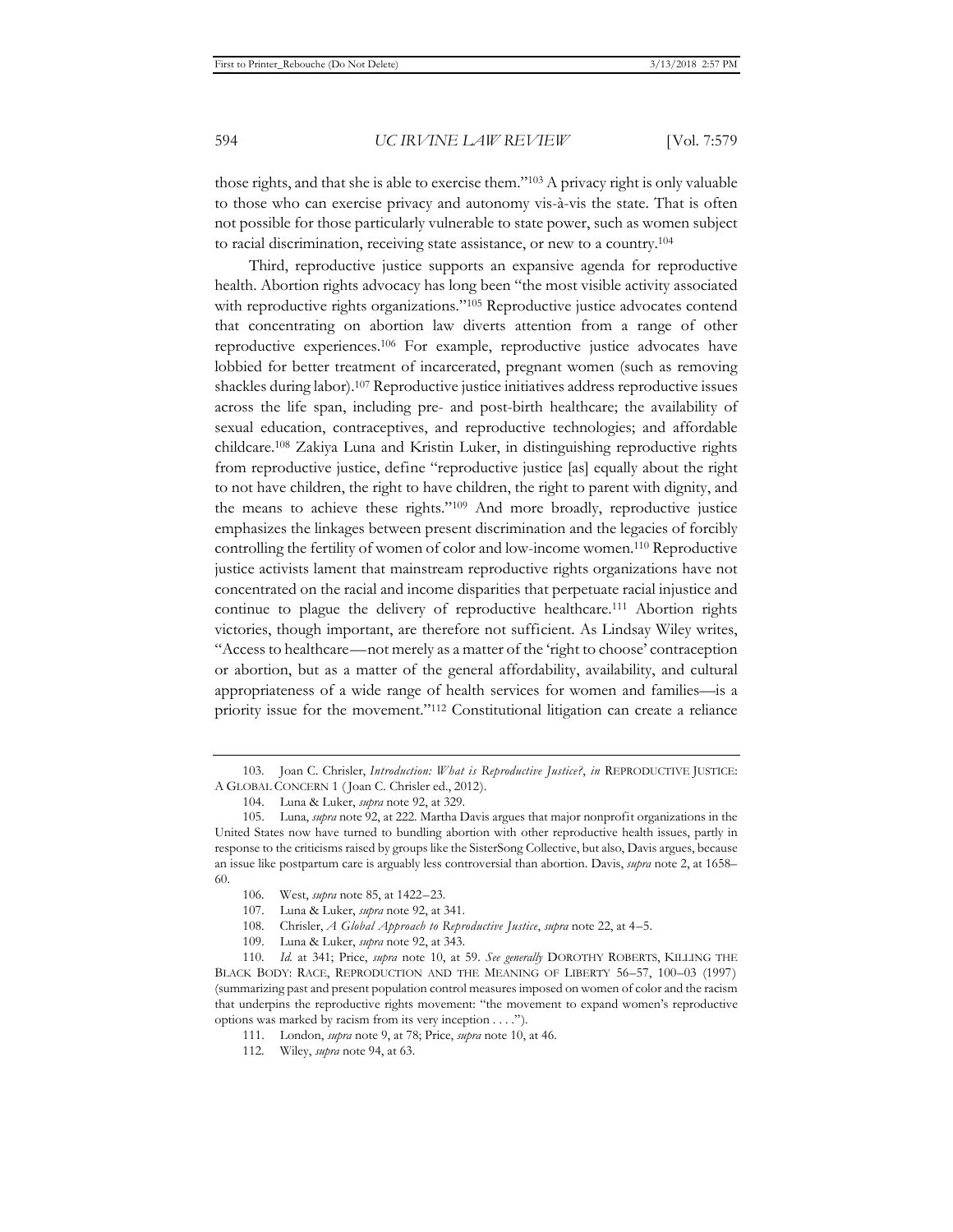on courts, lawmakers, and lawyers. Yet courts may not have the tools to implement remedies for systemic social or structural problems, and they do not make political and policy decisions that affect directly the delivery of health services.<sup>113</sup>

This is not to suggest that the reproductive justice movement has abandoned abortion advocacy. But rather than focusing on litigating privacy rights, reproductive justice prioritizes community engagement with vulnerable populations of women,114 and focuses on the experiences of those living under abortion laws.115 Accordingly, a fourth commitment, related to affordable and accessible healthcare, is the insistence that advocacy must address the various avenues by which women meet their reproductive health needs. This entails, according to writings on reproductive justice, sustained community engagement and research into how law shapes women's health.116

U.S. reproductive justice advocates, for instance, have turned their attention to women who terminate pregnancies outside of law and without the direct assistance of a healthcare provider.117 In an innovative strategy explicitly aligned with reproductive justice values, the Berkeley Center on Reproductive Rights and Justice has undertaken a five-year project to expand access to self-induced abortion.118 Some states have longstanding laws that punish women who self-inflict abortion, but some states do not and will not prosecute women for ending a

<sup>113.</sup> Ciara O'Connell, *Litigating Reproductive Health Rights in the Inter-American System: What Does a Winning Case Look Like?*, 16 HEALTH & HUM. RTS. J. 116, 118 (2014); London, *supra* note 9, at 84 nn. 83 & 85 (discussing the cyclical role of litigation).

<sup>114.</sup> Orfeneo notes, for instance, strategies in the Philippines tied to mobile health clinics and to family planning assistance delivered by women working in the informal economy, both of which a new reproductive health bill encouraged. Rosalinda Pineda Orfeneo, *Economic and Reproductive Justice in the Context of Women in the Informal Economy*, 2 ASIAN BIOETHICS REV. 19, 32–34 (2010).

<sup>115</sup>*. See* Patrick Adams, *Spreading Plan C to End Pregnancies*, N.Y. TIMES, Apr. 27, 2017; Wiley, *supra* note 94, at 57. Lindsay Wiley summarizes a reproductive justice framework and argues that it incorporates a health justice perspective by:

<sup>[</sup>R]eject[ing] siloed, narrowly defined priorities in favor of a broad understanding of the social determinants of inequality[;] .... offer[ing] an internal critique of the influence of social and cultural biases on the aims and strategies of the progressive reform project that preceded it[;] . . . . [and] balanc[ing] the role of experts in prioritizing and achieving substantive reforms with a commitment to community engagement and participatory parity.

*Id.* For Wiley, the key innovation of reproductive justice is the "commitment to participatory engagement by the poor and socially marginalized in decision-making *processes*," which is a "shift away from substantive law reform . . . and toward a process-based conception of social justice lawyering as a democratic, participatory, collaborative project to ensure recognition of and self-determination for marginalized individuals." *Id.* at 101 (emphasis in the original).

<sup>116.</sup> Luna & Luker, *supra* note 92, at 338. Zakiya Luna and Kristin Luker call for "best practices" in research, such as interviews and participatory techniques "from design to execution to publication to evaluation." Research should evaluate evidence of the country's healthcare infrastructure and the resources pregnant women have at their disposal. *Id.* at 344. *See also* Scott Burris et al., *Making the Case for Laws that Improve Health: A Framework for Public Health Law Research*, 88 MILBANK Q. 169, 170 (2010).

<sup>117</sup>*. See, e.g.*, JILL ADAMS & MELISSA MIKESELL, PRIMER ON SELF-INDUCED ABORTION (2017), https://www.law.berkeley.edu/wp-content/uploads/2016/01/SIA-Legal-Team-Primer.pdf [https://perma.cc/2HF4-D3ZR] (last visited Feb. 13, 2018).

<sup>118</sup>*. Id.*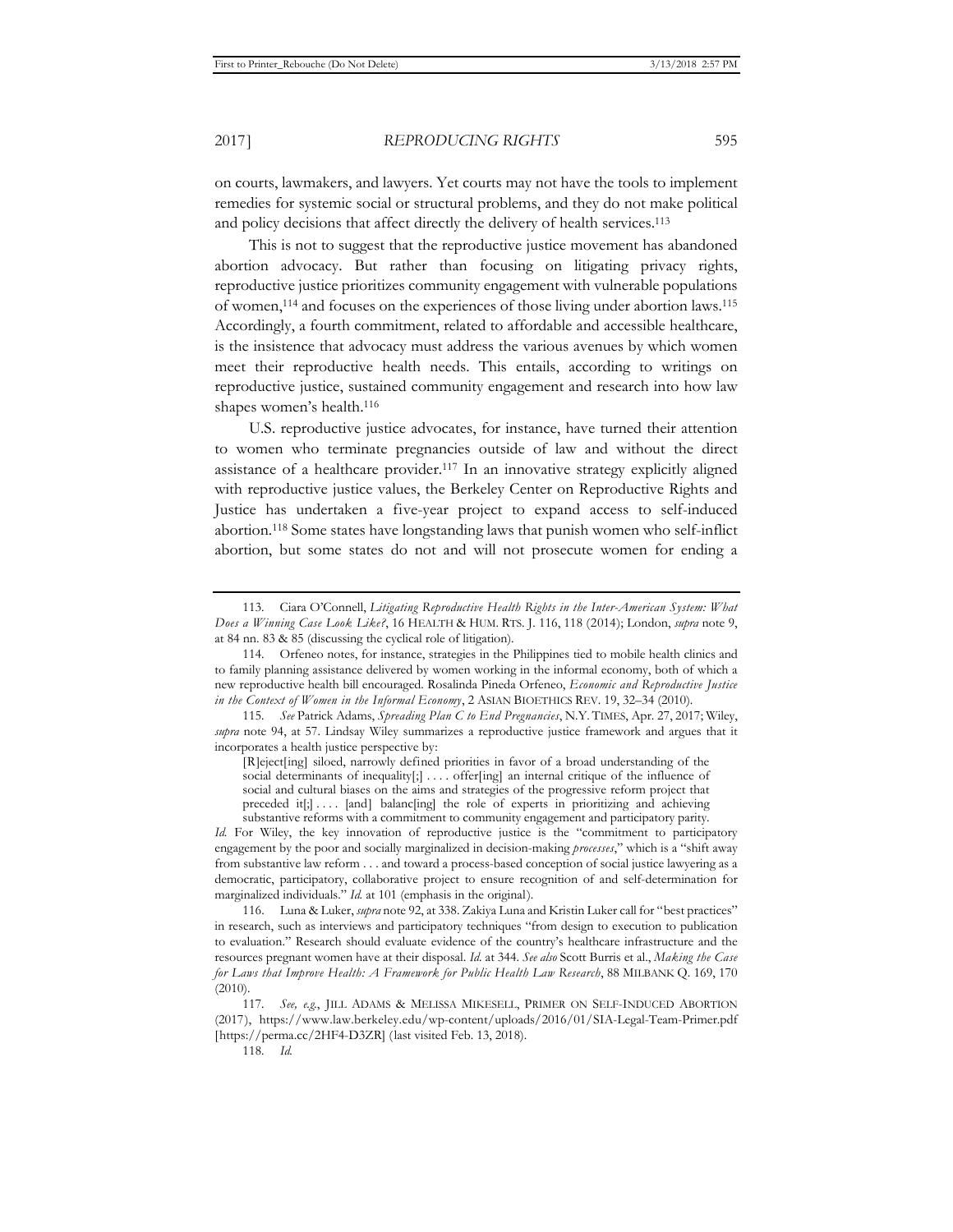pregnancy.119 The Center's goals are to use litigation and legislation to counter prosecutions or investigations of self-induced abortions and to "build a cadre of lawyers and scholars poised to fight for self-determined abortion care."<sup>120</sup> Numerous practical impediments keep women out of the medical system—clinic closures, clinic protesters, language barriers, a desire for secrecy, the stigma that attaches to abortion, a preference to avoid the medical sector, and, of course, state and federal legal restrictions.121 Specifically, the Center notes that a significant deterrent to abortion care at clinics or provided by physicians is cost, which can average \$450 for an abortion in the first trimester.122 Self-induced abortion, by comparison, can cost little more than one dollar.123

Reproductive justice seeks to circumvent the harsher effects of anti-abortion laws while meeting the needs of diverse communities of pregnant women.124 This Article, in the last Part, asks if a human rights approach helps to advance these goals. Reproductive justice materials note that human rights protections address a range of reproductive health issues, and human rights advocacy urges states to adopt positive measures to meet women's economic and social needs (not just their civil and political rights).125 I argue in the following Part that human rights rhetoric may in fact limit efforts to redistribute power and resources at both the global and local levels. Without wrestling with the field's hard questions, reproductive justice may unwittingly replicate the shortcomings of reproductive rights advocacy through their embrace of human rights.

122. ADAMS & MIKESELL, *supra* note 117. In a recent study of the costs of abortion care (the Turnaround Study), half of the study's participants paid a third of their monthly income for terminations and attendant travel. REPROD. HEALTH TECHS. PROJECT, *supra* note 86, at 2. One in four participants carried to term but would not have had a child if they had received Medicaid funding for abortion. *Id.* at 15–16, 18 (noting also that two-thirds of the participants receive some amount of financial assistance—thirty-four percent from Medicaid (only seventeen states require Medicaid assistance for abortion), seven percent from private insurance, and twenty-nine percent from charitable organizations).

<sup>119</sup>*. See* Suzanne M. Alford, *Is Self-Abortion a Fundamental Right?*, 52 DUKE L.J. 1011, 1011– 12, 1022–23 (noting that fifteen states, at one time, punished women for self-inducing abortion and citing *State v. Ashley*, 701 So. 2d 338, 342 (1997)). Moreover, there are an increasing number of state officials willing to prosecute women for all manner of conduct during pregnancy. *See* Goodwin, *supra* note 93, at 789–819 (citing cases brought against pregnant women—who refused Caesarean sections, fell down stairs, or elected to have chemotherapy, for example—under states' fetal-protective laws).

<sup>120</sup>*.* ADAMS & MIKESELL, *supra* note 117, at 4.

<sup>121</sup>*. Id.*; *see also* Rebecca J. Cook & Bernard M. Dickens, *Reducing Stigma in Reproductive Health*, 125 INT'L J. GYNECOLOGY & OBSTETRICS 89, 89 (2014). Eighty-seven percent of U.S. counties are without a provider; ninety percent of abortion care is provided by a clinic. Emily Bazelon, *The New Abortion Provider*, N.Y. TIMES MAG., July 18, 2010, at 32, 46.

<sup>123.</sup> Compare the price of medical abortion administered in clinic to the price of an ulcer drug—just over one dollar when ordered from a pet pharmacy—that induces abortion. ADAMS & MIKESELL, *supra* note 117.

<sup>124.</sup> Luna & Luker, *supra* note 92, at 326, 344–345.

<sup>125</sup>*. See, e.g.*, SILLIMAN ET AL., *supra* note 7, at 311 ("Working to improve women's health in a social justice or human rights framework meant that groups could more easily build alliances with other movements working on civil rights, community empowerment, . . . and health care access, whether or not there was a reproductive rights or gender component.").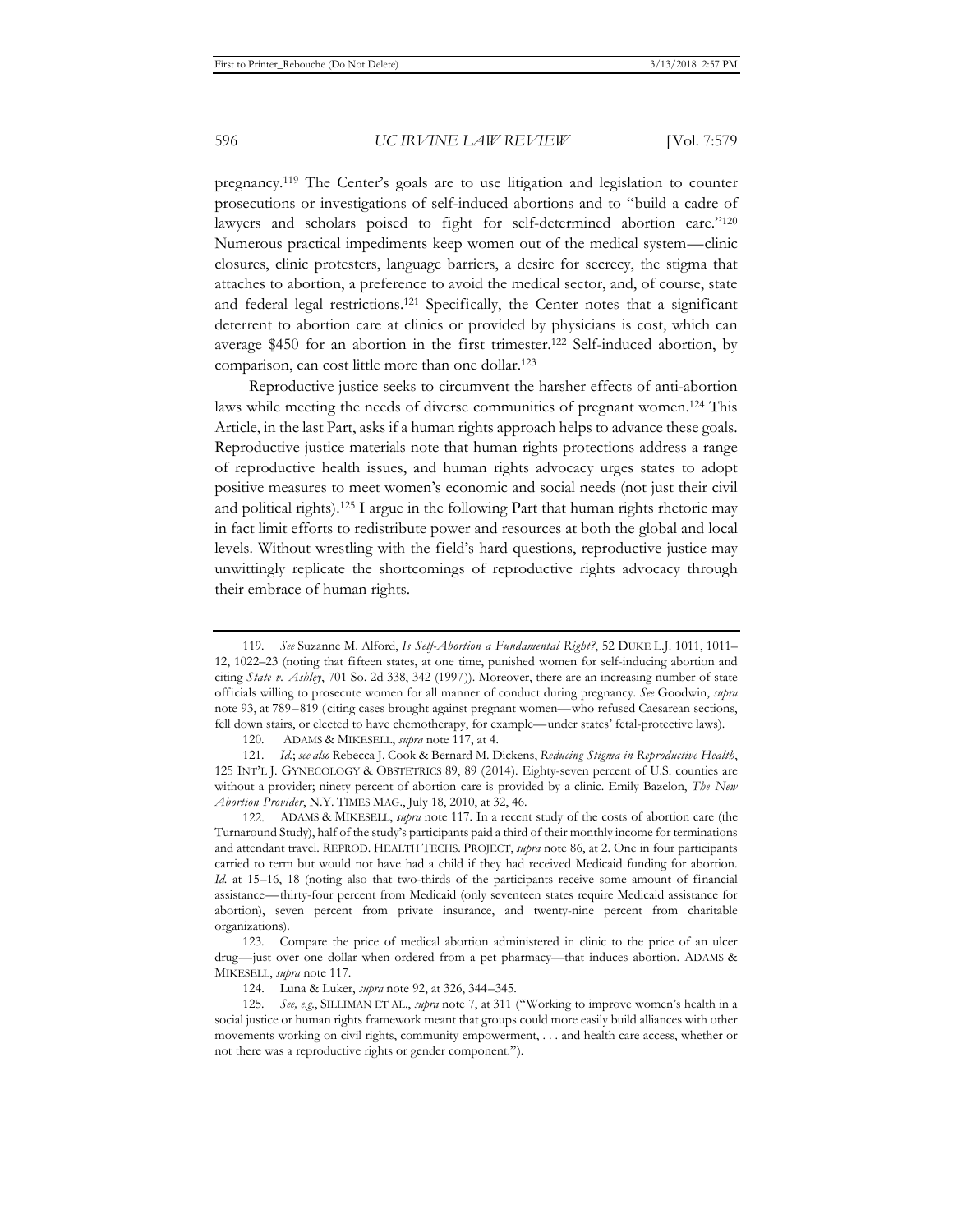#### III. REPRODUCTIVE JUSTICE AND THE LIMITATIONS OF HUMAN RIGHTS

As noted in the last Part, reproductive justice grounds the movement's commitments in human rights.126 Loretta Ross, a co-founder of the SisterSong Collective, defined reproductive justice as a demand for the "protection of women's human rights to achieve the physical, mental, spiritual, political, economic and social well-being of women and girls" and a cause "embedded in a human rights and social justice framework."<sup>127</sup> SisterSong and similar organizations are not taking human rights cases; they refer to human rights "to locate reproductive freedom within a broad movement for human rights."128 Similar to the dicta of national courts, advocates likewise use human rights rhetoric to tether their cause to the values of universality, consensus, and legitimacy.129 In some materials, this rhetoric refers to the foundations of human rights advocacy—state duties and individual rights.130 The SisterSong website states, for example, "[Reproductive justice] is based on the United Nations' internationally-accepted Universal Declaration of Human Rights, a comprehensive body of law that details the rights of individuals and the responsibilities of government to protect those rights."131

Often reproductive justice advances an expansive view of human rights to argue for change. In *Undivided Rights*, Silliman and her co-authors write, "Linking civil, political, economic, sexual and social rights" can "bridge[ ] the gap between having legal rights and lacking the economic resources to access those rights."132 In the same passage, they chastise "the mainstream movement" for being "unfamiliar with the Universal Declaration of Human Rights and international treaties that

<sup>126.</sup> Interviews with reproductive justice movement leaders led Kimala Price to conclude "[h]uman rights doctrine has taken center stage in the reproductive justice framework." Price, *supra* note 10, at 47, 49. Silliman and her colleagues similarly connect reproductive justice "to the global human rights movement." SILLIMAN ET AL., *supra* note 7, at xiv.

<sup>127.</sup> Loretta J. Ross, *The Color of Choice: White Supremacy and Reproductive Justice*, *in* COLOR OF VIOLENCE: THE INCITE! ANTHOLOGY 53, 53 (INCITE! Women of Color Against Violence eds., 2006).

<sup>128.</sup> SILLIMAN ET AL., *supra* note 7, at 24.

<sup>129.</sup> Rebouché, *Abortion Rights as Human Rights*, *supra* note 23, at 772.

<sup>130</sup>*. Id.* at 769, 771.

<sup>131</sup>*. Reproductive Justice*, SISTERSONG, http://sistersong.net/reproductive-justice/ [https:// perma.cc/Y9JU-FBJ9] (last visited Feb. 13, 2018) (emphasis added). Kimala Price also notes that SisterSong distributes free copies of the Universal Declaration of Human Rights to its grassroots constituencies. Price, *supra* note 10, at 49.

<sup>132.</sup> SILLIMAN ET AL., *supra* note 7, at 24–25. Silliman and her co-authors also argue: Many women of color reproductive rights activists increasingly find the human rights framework, successfully used by anti-racist and anti-fascist movements worldwide, to be one of the best ways of articulating and advancing their rights. . . . Those women of color who embrace the existing global human rights framework do so in order to locate reproductive freedom within a broad movement for human rights.

*Id. See also* Rosalind P. Petchesky, *Human Rights, Reproductive Health and Economic Justice: Why They Are Indivisible*, 8 REPROD. HEALTH MATTERS 12, 12–13 (2000) (calling for indivisibility of women's civil and political rights and socioeconomic rights) [hereinafter Petchesky, *Human Rights, Reproductive Health, and Economic Justice*].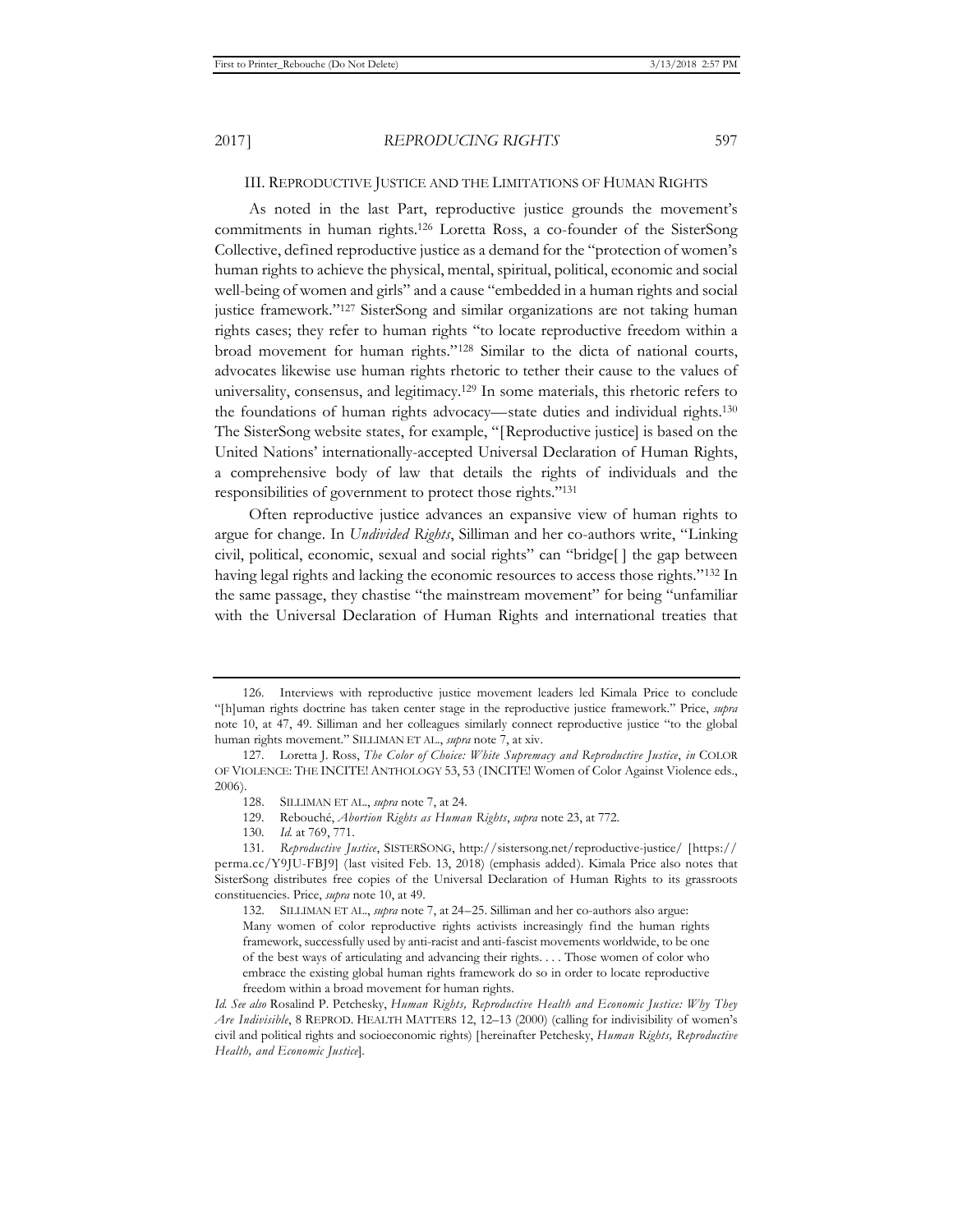protect women's reproductive rights."133 Indeed, human rights advocacy is described as a way to protest to U.S. resistance to signing international treaties, like CEDAW.134

Human rights, however, are not necessarily synonymous with progressive or radical agendas for social justice.135 There are two common critiques of human rights described in this Section: human rights law often privileges ideologies associated with North American and Western European feminism and it also may offer an impoverished vision for the allocation of wealth and societal resources. Both limitations belie the missions of inclusivity and on-the-ground access of reproductive justice.136 Indeed, describing human rights and social justice as interchangeable may distract from strategies that focus on economic inequalities, potentially obscuring synergies between reproductive justice and the social determinants of health or health justice.137 Human rights, understood in a narrow sense, may not produce the "rededication to radical politics" that reproductive justice seeks.

136. Hope Lewis notices that human rights law generally has been attacked for the same lack of intersectionality as the reproductive rights movement by treating race and gender, in documents like CEDAW, as distinct categories. Hope Lewis, *Embracing Complexity: Human Rights in Critical Race Feminist Perspective*, 12 COLUM. J. GENDER & L. 510, 514–515 (2003).

<sup>133.</sup> SILLIMAN ET AL., *supra* note 7, at 24–25 ("Although [a human rights-based approach] is the global direction in which reproductive rights activism is moving, the mainstream movement in the [United States]—except for its more progressive wing—has yet to adopt it. Its emphasis on individualism and civil and political rights neglects economic, social, sexual, and cultural rights that address group or collective needs. Activists are unfamiliar with the Universal Declaration of Human Rights and international treaties that protect women's reproductive rights. Their failure to adopt the human rights framework inadvertently abets the Conservative movement that fiercely opposes the [U.S.] government's signing international treaties, such as the Convention on the Elimination of All Forms of Discrimination Against Women, which would make the United States accountable to international norms and standards.").

<sup>134</sup>*. Id.* at 25.

<sup>135.</sup> Despite modern emphasis on collective and social rights, individual entitlements and statecentered protections still largely define the field. Wendy Brown, *" The Most We Can Hope For . . .": Human Rights and the Politics of Fatalism*, 103 S. ATLANTIC Q. 451, 455 (2004) ("[T]o the extent that human rights are understood as the ability to protect oneself against injustice and define one's own ends in life, this is a form of 'empowerment' that fully equates empowerment with liberal individualism."); *see also* JANET HALLEY, PRABHA KOTISWARAN, RACHEL REBOUCHÉ & HILA SHAMIR, GOVERNANCE FEMINISM: AN INTRODUCTION (forthcoming 2018) (manuscript at 24) (on file with author) ("Freedom and equality in American liberal-centrist feminism are recurrently understood to inhere in rights. This brings a constitutive legal formalism and a willingness to rely on the state into the project. It also structures in, at the foundation, an emphasis on the individual rather than the collective as the primary subject of moral and political concern.").

<sup>137.</sup> Susan Marks refers to human rights as "'blinders' that narrow our field of vision and prevent us from seeing (and hence from challenging) the wider scene." Marks, *Human Rights and Root Causes*, *supra* note 5, at 59.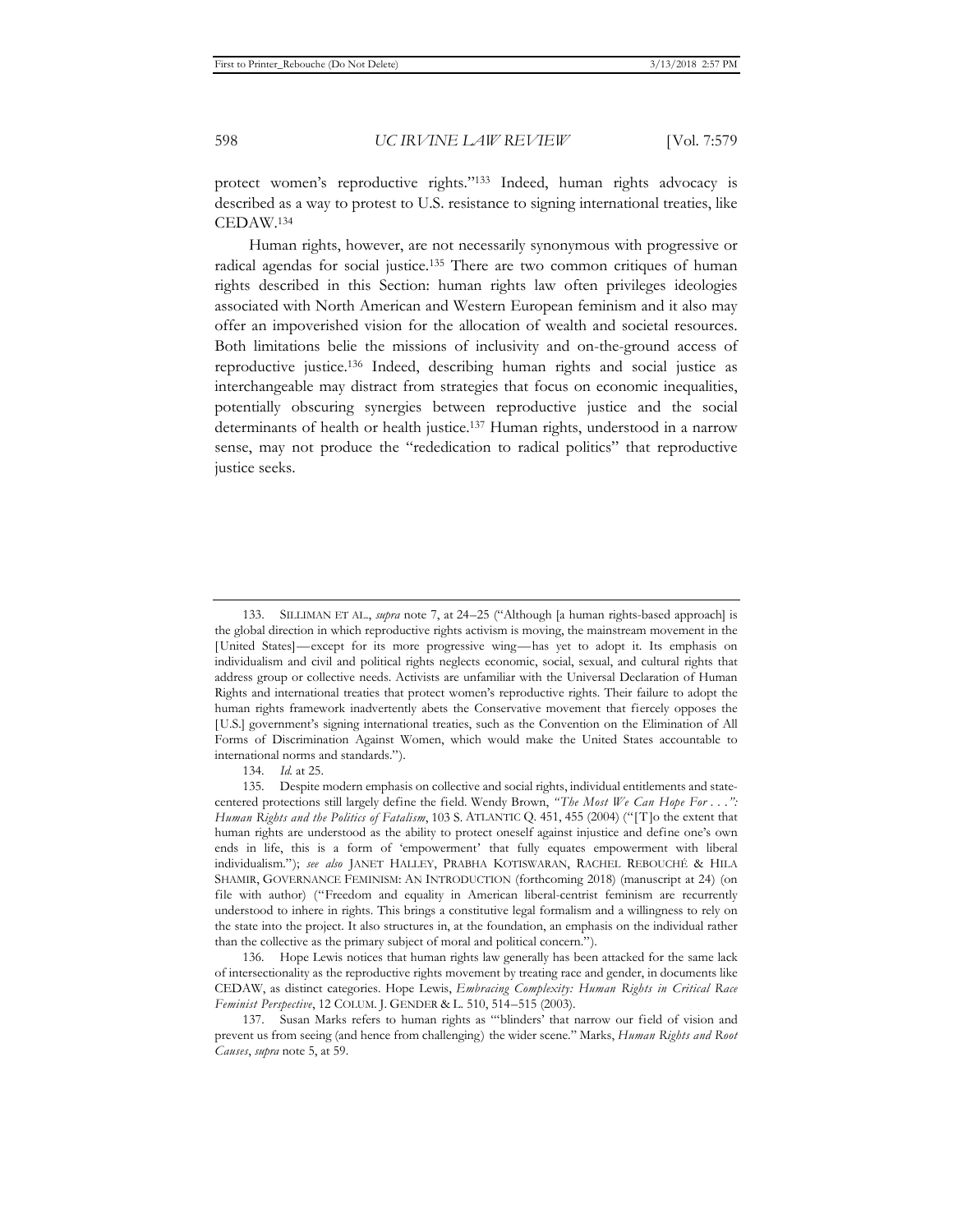#### *A. Challenges to Universal Rights*

The universality of human rights has long been the subject of lively debate.<sup>138</sup> A well-known contention among feminists is how to square universalism with perspectives outside of the global North and with the diversity of the world's women.139 Karen Engle summarized "Third World feminist" objections to reform, in the name of women's rights, that "misrepresent[ed] Third World women through [] near exclusive focus on—and essentialization of—culture" and "displace[d] those issues that have the greatest importance to women in the Third World."140 Post-colonial feminists have challenged human rights campaigns that target "harmful cultural practices" and cast women in the global South as victims of their communities (or of an omnipresent patriarchy) and in need of saving by international human rights law.141 And in the name of universal women's rights, some feminists observed that only certain issues received attention, such as violence against women.142 As a consequence, other issues, like making a living wage, were not the priorities of the women's rights activism that gained momentum in the 1990s.143

Thus, when reproductive justice advocates urge compliance with CEDAW or other international standards, they signed onto an agenda for women's rights that may not necessarily advance the movement's commitments to intersectionality and inclusivity. Recall, for example, Cleveland's argument in *Mellet*: culture and tradition cannot justify practices that perpetuate gender stereotypes.144 That universal rights to gender equality (as defined by international human rights law) always trump culture is at the heart of post-colonial critiques.145 This is not to suggest that reproductive justice is deaf to the longstanding debate between universalism and relativism. Reproductive justice materials refer to the importance of including the

140. Karen Engle, *Feminist Governance and International Law: From Liberal to Carceral*  Feminism, in GOVERNANCE FEMINISM: NOTES FROM THE FIELD 9 (Janet Halley et al. eds.) (forthcoming 2019) (on file with author).

145. Engle, *supra* note 140, at 6–7.

<sup>138</sup>*. See, e.g.*, Joseph Raz, *Human Rights in the Emerging World Order*, 1 TRANSNAT'L LEGAL THEORY 31, 44 (2010) (questioning the universality of human rights in light of poor or non-existent enforcement mechanisms).

<sup>139</sup>*. See* Ratna Kapur, *The Tragedy of Victimization Rhetoric: Resurrecting the "Native" Subject in International/Post-Colonial Feminist Legal Politics*, 15 HARV. HUM. RTS. J. 1, 6 (2002); Lewis, *supra* note 136, at 513; L. Amede Obiora, *Feminism, Globalization, and Culture: After Beijing*, 4 IND. J. GLOBAL LEGAL STUD. 355, 368–69 (1997).

<sup>141</sup>*. See* Paula C. Johnson & L. Amede Obiora, *How Does the Universal Declaration of Human Rights Protect African Women?*, 26 SYRACUSE J. INT'L L. & COM. 195, 207 (1999) (Obiora's remarks); Kapur, *supra* note 139, at 6–7; Lewis, *supra* note 136, at 516–517; Uma Narayan, *Minds of Their Own: Choices, Autonomy, Cultural Practices, and Other Women*, *in* A MIND OF ONE'S OWN: FEMINIST ESSAYS ON REASON AND OBJECTIVITY 418, 418 (Louise M. Antony & Charlotte E. Witt eds., 2d ed. 2002); Obiora, *supra* note 139, at 369–70 (citing work on "feminist imperialism"); Gayatri Chakravorty Spivak, *Can the Subaltern Speak?*, *in* MARXISM AND THE INTERPRETATION OF CULTURE 271, 296 (Cary Nelson & Lawrence Grossberg eds., 1988).

<sup>142.</sup> Engle, *supra* note 140, at 1–2.

<sup>143</sup>*. Id.* at 7–8.

<sup>144</sup>*. See supra* notes 58–59 and accompanying text.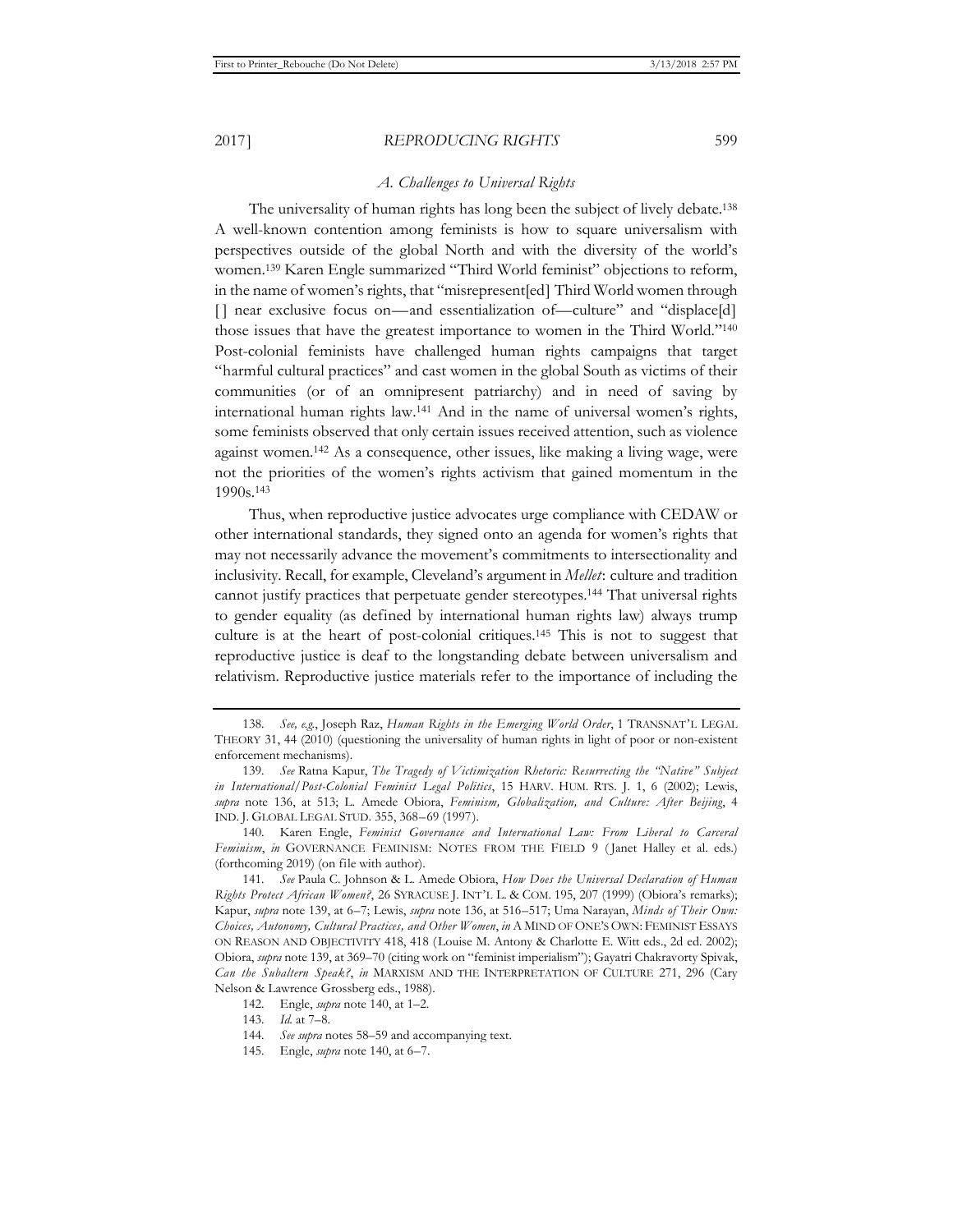voices and experiences of women from the global South. These references echo the responses of women's rights activists, who embraced diversity at the level of rhetoric, but did not change their agendas.146 That is, feminists in the global North avoided essentializing cultural practices, but did not shift their focus from issues like violence against women.147

Another purpose for citing human rights standards is to disrupt U.S. conservatism and exceptionalism. Of course, when Silliman and her colleagues write in this vein, they have in mind the U.S. government's practice of refusing to ratify contemporary human rights treaties, largely to avoid limits on U.S. power.148 It is worth noting, however, that despite the official refusal to sign or to ratify international standards, U.S. interests and priorities have shaped human rights law. As noted in Part I, the influence of U.S. reproductive rights activism on documents like the ICPD is clear. Moreover, U.S.-based advocates write briefs and lead litigation before international treaty bodies and national courts.149 They make use of international human rights texts to argue for constitutional or legislative rights to abortion.150 National court decisions then incorporate those examples, citing advocates' briefs, which draw from the abortion reform trajectories of the global North and the United States specifically.151 So while U.S. advocates seek to "bring human rights home," they may take for granted how the United States influenced international and transnational campaigns for abortion law reform.152 To illustrate the point, over the last forty years, courts across the world have consistently cited

*Id.* at 11–12.

151*. See* Rebouché, *Comparative Pragmatism*, *supra* note 39, at 123–30. Also, *Roe v. Wade*, 410 U.S. 113 (1973), proved influential in the abortion law reform of different countries (whether embracing or rejecting abortion rights) in the 1970s and the 1980s. Reva B. Siegel, *The Constitutionalization of Abortion*, *in* THE OXFORD HANDBOOK OF COMPARATIVE CONSTITUTIONAL LAW 1057–58 (Michel Rosenfeld & András Sajó eds., 2012).

152. The Guttmacher Institute's multi-country study of abortion law implementation notes that advocacy groups based in the United States, such as Ipas, the Population Council, the Guttmacher Institute, and the Center for Reproductive Rights, played primary roles in organizing educational campaigns, litigating cases, seeking funding, and conducting research in transnational abortion law reform. GUTTMACHER INST., MAKING ABORTION SERVICES ACCESSIBLE IN THE WAKE OF LEGAL REFORMS: A FRAMEWORK AND SIX CASE STUDIES 38 (2012).

<sup>146.</sup> Karen Engle describes the feminist response to post-colonial critique as "culturally sensitive universalism." Engle writes:

The culturally sensitive [universalism] . . . . failed to respond to the most radical potential of [Third World feminists'] critiques, which was their refusal to separate the cultural from the economic. Taken seriously, such critiques require attention to the gendered and cultural dimensions of the global distribution of wealth and to the economic dimensions of politics and policies about gender and culture.

<sup>147.</sup> Perhaps to state what may be obvious, bifurcating the globe into "north" and "south" obscures the diversity within each.

<sup>148.</sup> SILLIMAN ET AL., *supra* note 7, at 24–25.

<sup>149.</sup> Rebouché, *Abortion Rights as Human Rights, supra* note 23, at 769.

<sup>150</sup>*. See* Ruth Rubio-Marín & Martha I. Morgan, *Constitutional Domestication of International Gender Norms: Categorizations, Illustrations, and Reflections from the Nearside of the Bridge*, *in* GENDER AND HUMAN RIGHTS 121 (Karen Knop ed., 2004); *see also* Julia L. Ernst, Laura Katzive & Erica Smock, *The Global Pattern of U.S. Initiatives Curtailing Women's Reproductive Rights: A Perspective on the Increasingly Anti-Choice Mosaic*, 6 U. PA. J. CONST. L. 752, 763–64, 785 (2004).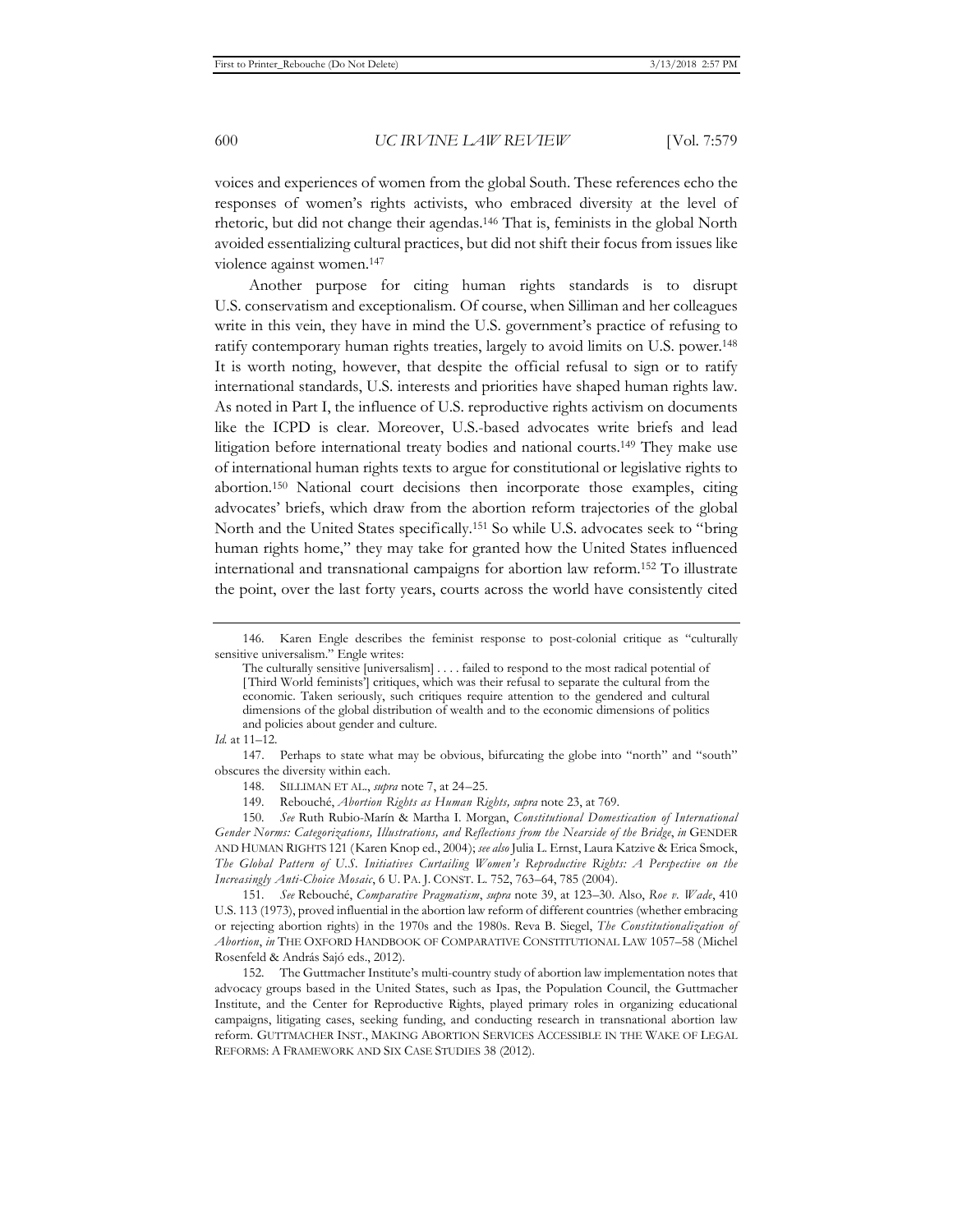*Roe v. Wade* as an example of permissive and progressive abortion law.153 Interestingly, those same courts ignore other U.S. Supreme Court decisions that upheld various abortion restrictions or undermined constitutional protection for abortion, perhaps making *Roe* a dated and potentially inapt example.154

By embracing human rights, the reproductive justice movement may permit the United States to shape its international commitments and inadvertently may relegate perspectives from the global South or from a "global women's movement."155 This can produce blind spots. For one, the means by which women gain access to abortion outside of the law or through informal means—issues of concern to reproductive justice—can disappear.156 Consider how religious and cultural forces shape abortion policies and practices.157 Local practices may include early termination of pregnancy as an unspoken part of "menstrual regulation," but not because of attachments to women's human rights.158 More pointedly, women in some communities will not support reproductive justice reform, especially if that advocacy includes rights to abortion, but would support reproductive health interventions framed differently.

References to the global South that do not engage with local politics or interests reduce the "global South" to one of many populations deserving recognition, and fail to recognize the diversity of actors who contest and resist rights-based narratives of gender, family, and procreation.159 Simplifying the experiences of women in a variety of contexts and countries could mirror the co-

<sup>153.</sup> Rebouché, *Comparative Pragmatism*, *supra* note 39, at 124–130. For example, the Brazilian Supreme Federal Court, referenced in Part I of this Article, cited *Roe v. Wade* to demonstrate an approach in which the rights of women outweigh potential rights of a fetus. Habeas Corpus n.124.306, at ¶ 46.

<sup>154.</sup> More broadly, reproductive rights litigation draws examples from the United States, like *Roe* or *Planned Parenthood v. Casey*, 505 U.S. 833 (1992), and then the decisions of other national courts refer to those U.S. cases, which no longer reflect the state of U.S. abortion rights. Rebouché, *Comparative Pragmatism*, *supra* note 39, at 124–130.

<sup>155.</sup> Soohoo & Stolz, *supra* note 65, at 498.

<sup>156.</sup> Rebouché, *Comparative Pragmatism*, *supra* note 39, at 154 n.389.

<sup>157</sup>*. Cf.* Kapur, *supra* note 139, at 29–32 (calling for feminist scholarship that recognizes multiple subjectivities and the "peripheral subject," and that focuses on "moments of resistance" to women's subjugation).

<sup>158.</sup> Lynn P. Freedman & Stephen L. Isaacs, *Human Rights and Reproductive Choice*, 24 STUD. IN FAM. PLAN. 18, 27–28 (1993) (noting countries in which the "interplay of state, religious, and customary law" governs abortion and where abortion early in pregnancy is permitted). The practice of "menstrual regulation" is effectively an early abortion by causing menstruation to begin; however, it is not labeled a termination and thus may fall outside of legal regulation. *See* Amit Bhandari, Nang Mo Hom, Sabina Rashid & Sally Theobald, *Experiences of Abortion in Nepal and Menstrual Regulation in Bangladesh: A Gender Analysis*, 16 GENDER & DEV. 257, 265–69 (2008).

<sup>159.</sup> Kapur, *supra* note 139, at 29–32; *see* Cyra Akila Choudhury, *Exporting Subjects: Globalizing Family Law Progress Through International Human Rights*, 32 MICH. J. INT'L L. 259, 323 (2011) (concluding, "[t]ransnational collaborations must make space for subaltern agents to speak and act. If they do not, they risk disempowering poor women further and failing to reach the potential of feminist transnational advocacy."); *see also* Engle Merry, *Human Rights and Transnational Culture*, *supra* note 5, at 58 (describing how the principles of consensus and universality can be the tools of "cultural homogenization").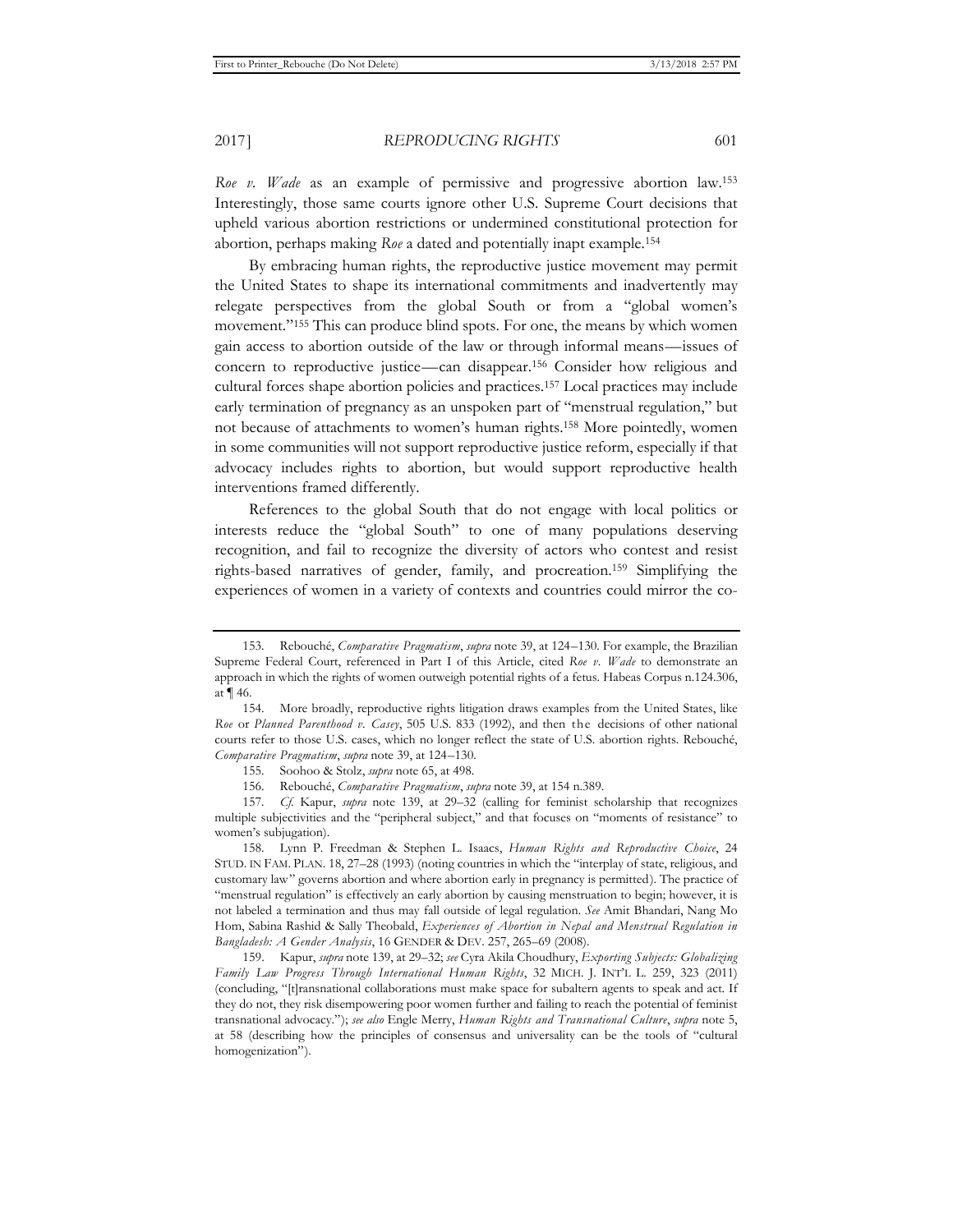optation of "justice" by mainstream reproductive rights organizations.160 Reproductive justice advocates are troubled by reproductive rights groups adopting the phrase "reproductive justice" without reconfiguring their strategies or politics.161 Perhaps something similar happens when reproductive justice relies on human rights ideology without any of the attendant critiques.162 Although reproductive justice purports to take post-colonial feminism into account, it may not contest how the abortion politics of the global North continue to shape transnational reform and advocacy priorities.163 That is, rights have defined U.S. abortion politics (and the broader U.S. approach to reproductive health, as reproductive justice materials lament) and human rights rhetoric could bolster equal protection and substantive due process arguments under the U.S. Constitution. But human rights may not matter as much to projects that seek to improve women's reproductive health in places for which rights are not part of procreative discourses. Thus, a consequence of a human-rights orientation is that present power imbalances—in which the interests of powerful nations like the United States shape advocacy agendas—remain in place.

## *B. Socioeconomic Inequality and Health Resources*

As noted in the previous Part, reproductive justice materials "reject the lawyerdriven focus of the pro-choice movement on a narrow legal right to abortion" and the "lawyer-centeredness and the government-centered strategies that lawyers tend to favor."164 However, announcing and implementing principles that define human rights can depend on courts or other adjudicative forums.165 Human rights, when expressed as abstract truisms, may cede authority to the legal system rather than

<sup>160.</sup> Brown, *supra* note 135, at 460 ("[I]t is hard both to parse cynical from sincere deployments of human rights discourse and to separate human rights campaigns from legitimating liberal imperialism."). In the health law field, see Peter D. Jacobson & Soheil Soliman, *Co-opting the Health and Human Rights Movement*, 30 J.L. MED. ETHICS 705, 705–06 (2002) (arguing that human rights rhetoric has been co-opted by opponents to public health law reform to shift the focus to individual, rather than collective or socioeconomic rights, and urging public health advocates to reclaim human rights for community-based interventions).

<sup>161</sup>*. See supra* note 92.

<sup>162</sup>*. See* London, *supra* note 9, at 72 n.8; *cf.* Petchesky, *Human Rights, Reproductive Health and Economic Justice*, *supra* note 132, at 12 (arguing sexual rights "will remain unachievable if they are not connected to a strong campaign for economic justice and an end to poverty").

<sup>163.</sup> For example, attention to the legacies of colonialism is part of reproductive justice's commitment to intersectionality:

Because reproductive justice takes into account matters of race, class, and colonization in ways that a pro-choice stance does not, it is more in tune with current interdisciplinary scholarship that traces how certain methods of birth control and particular health care policies have been implemented in ways that disadvantage and target communities of color. Mason, *supra* note 8, at 234 (emphasis omitted).

<sup>164.</sup> Wiley, *supra* note 94, at 62.

<sup>165.</sup> For instance, when Soohoo and Stolz describe the success of reproductive rights advocates in the United States in using human rights arguments, their examples focus almost entirely on pulling the legal levers of the treaty system. Soohoo & Stolz, *supra* note 65, at 492 (describing U.S. reproductive rights advocates' success in having the UN Committee on the Elimination of Racial Discrimination "comment on pervasive racial disparities in reproductive health outcomes and access to services").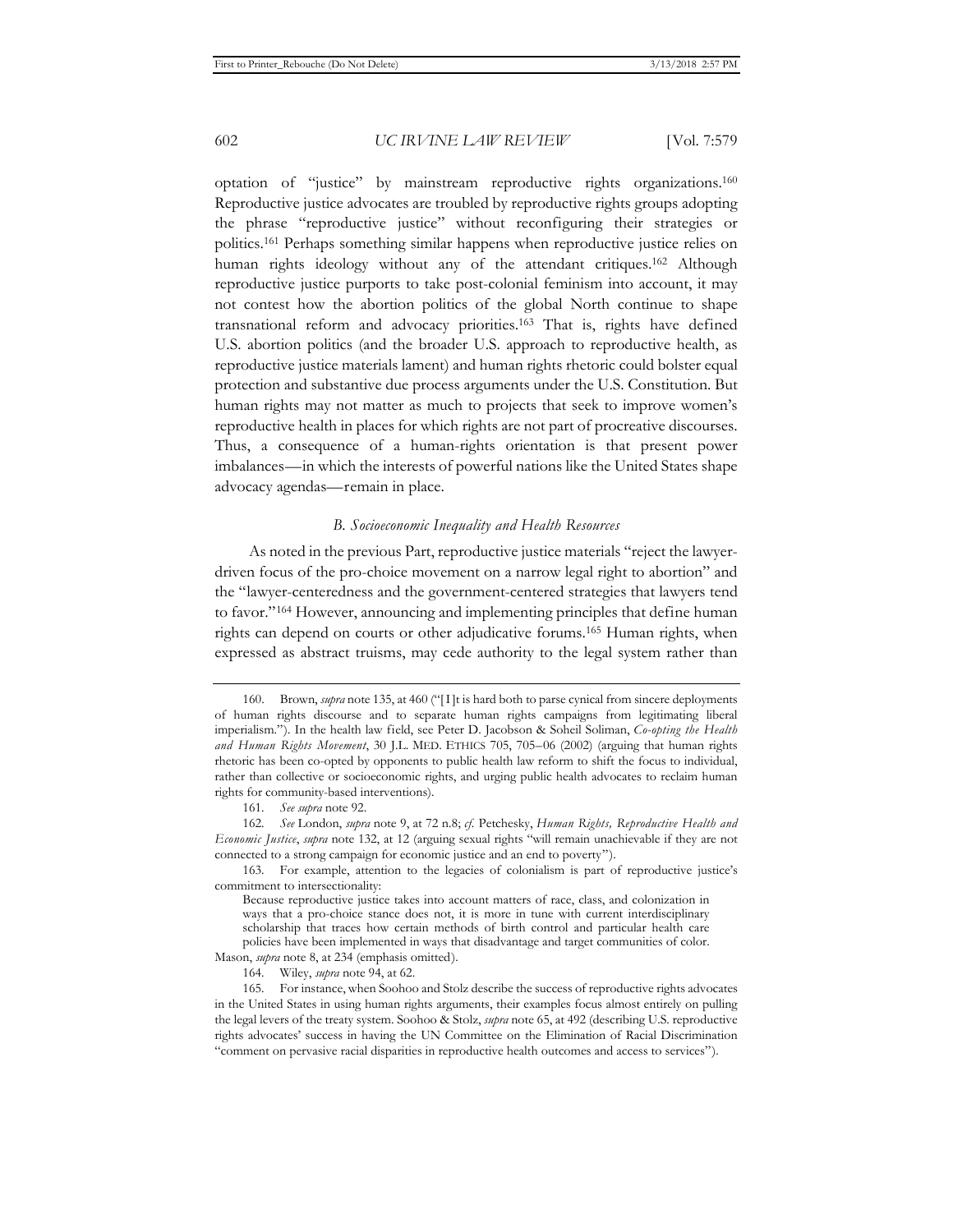mediate public debates about budgets and shared values.166 Those are conversations important to reproductive healthcare and they are central to community organizing.

Reproductive justice advocates might ask if human rights arguments and practices have the capacity to redistribute income and societal resources or address the "harsh social distress of most of the world's population."167 A perennial issue for human rights law, as many have noted, concerns implementation.168 As human rights advocates well know, rights-based strategies can face difficulties guaranteeing effective access to healthcare.169 Human rights approaches may fail to solve problems in the delivery of health services, and may not answer questions about infrastructure, resources, or professional ethics.170 Writings on reproductive justice refer to socioeconomic rights as one means to take account of pregnant women's standard of living,171 which draws from literature on the right to effective and accessible healthcare.172

But even the most expansive rights to reproductive health can fall short of achieving meaningful change. A recent survey of the funding policies of eighty countries, all with liberal or liberally interpreted abortion laws, found that less than half of women in these countries have access to full funding for abortion; most women in liberal abortion law regimes have no funding, partial funding, or funding

168*. See* Engle Merry, *Rights Talk and the Experience of Law*, *supra* note 5, at 365; Luna, *supra* note 92, at 240–41; *see, e.g.*, Obiora, *supra* note 139, at 366, 377–78; *see also* Rachel Rebouché, *A Functionalist Approach to Comparative Abortion Law*, *in* ABORTION LAW IN TRANSNATIONAL PERSPECTIVE: CASES AND CONTROVERSIES 98, 116–117 ( Rebecca J. Cook et al. eds., 2014).

<sup>166</sup>*. See* MOYN, THE LAST UTOPIA, *supra* note 14, at 5 (arguing that human rights ascended because they offered moral justifications for an apolitical alternative to communism); Brown, *supra* note 135, at 458 ("Rights, especially those as dependent on a universal moral vocabulary as human rights are, hardly guarantee local political deliberation about how we should live together; indeed, they may function precisely to limit or cancel such deliberation with transcendental moral claims [or] refer it to the courts . . . ."); *see generally* Susan Marks, *Four Human Rights Myths* (LSE Law Working Papers, LSE Legal Studies Working Paper No. 10/2012, 2012), https://papers.ssrn.com/sol3/ papers.cfm?abstract\_id=2150155 [https://perma.cc/V8YM-VEHM ].

<sup>167.</sup> Flood & Gross, *Introduction*, *supra* note 14, at 3. Similarly, Joanna Erdman queries whether the human rights approach in family planning—of choice and access—is "[t]he right to survive the worst effects of an unjust world?" Erdman continues that, "human rights in choice and access neglect the fact that unwanted and unremunerated reproduction is part of a legacy and a reality of the exploitation, domination and dispossession of women." Joanna Erdman, Human Rights and the Contraceptive Imperative, 10 (April 29, 2016) (unpublished article) (on file with author).

<sup>169</sup>*. See* Alicia Ely Yamin, *Promoting Equity in Health: What Role for Courts?*, 16 HEALTH & HUM. RTS. J. 1, 4 (2014) (noting the limitations of litigation in affecting systemic changes in health systems and drawing an example from the litigation reiterating the constitutional parameters for legal abortion in Colombia).

<sup>170</sup>*. See* Ciara O'Connell, *Litigating Reproductive Health Rights in the Inter-American System: What Does a Winning Case Look Like?*, 16 HEALTH & HUM. RTS. J. 116, 118 (2014).

<sup>171.</sup> SILLIMAN ET AL., *supra* note 7, at 24.

<sup>172</sup>*. See* Alicia Ely Yamin, *The Right to Health Under International Law and Its Relevance to the United States*, 95 AM. J. PUB. HEALTH 1156, 1157 (2005); *see also* Petchesky, *Human Rights, Reproductive Health, and Economic Justice*, *supra* note 132, at 13–14 (calling for an integrative approach to human rights and health and recognition of the "various economic and social enabling conditions that must be realised for [reproductive and sexual] rights to become effective").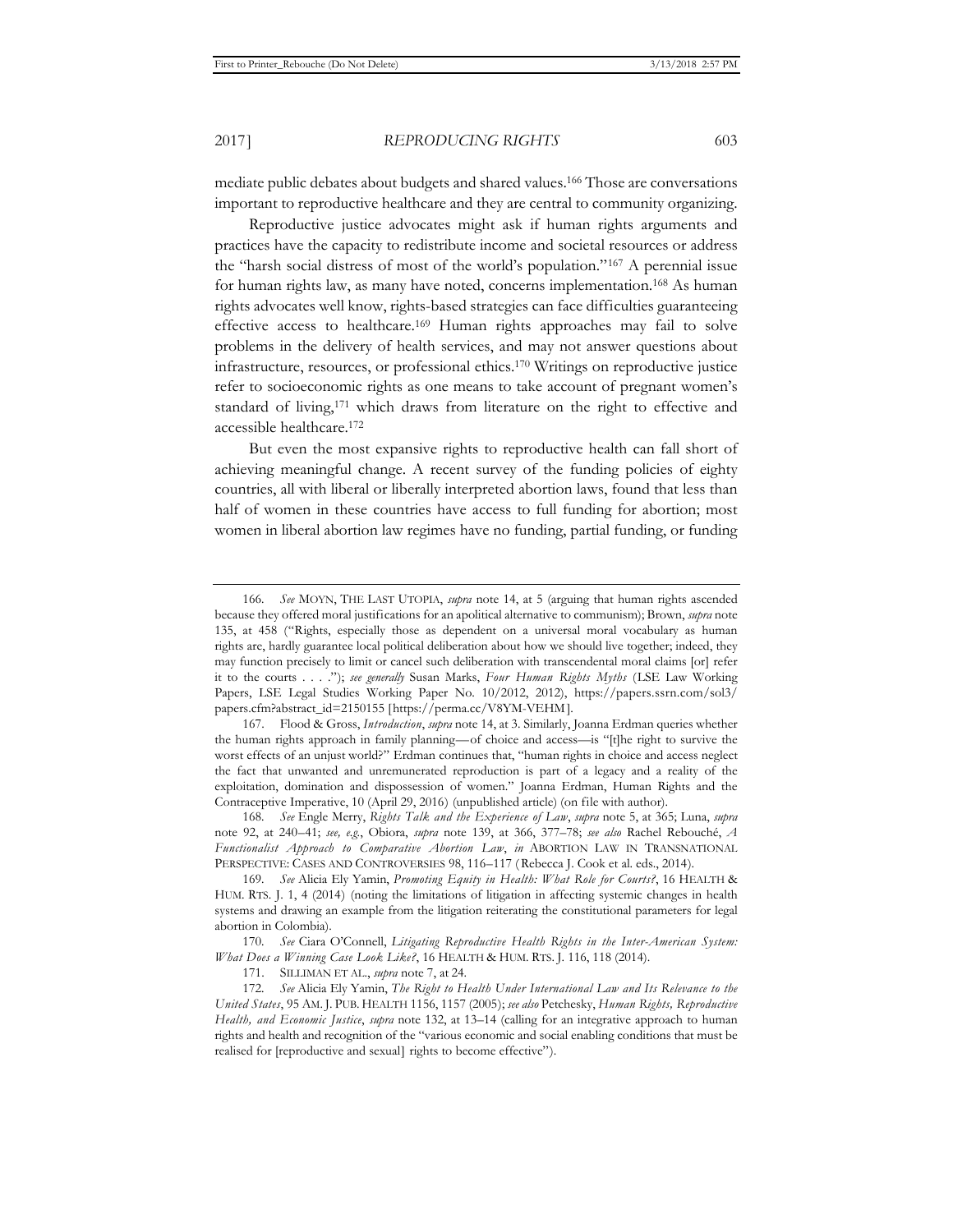for exceptional cases.173 Even if the state provided full or partial funding, researchers noted a variety of impediments to abortion—bureaucratic procedures, restrictions based on income level, or demands for informal payments by providers—made otherwise covered services difficult to receive.174 In countries where state healthcare systems pay for termination services, public health studies still demonstrate consistent problems of meaningful access and availability.175

The challenge of access cannot be addressed necessarily by a robust set of rights; the problem is one of politics—how communities and countries decide to allocate social goods and social assistance. Reproductive justice's reliance on community and grassroots mobilization engages these political considerations.176 To take one example, the nonprofit group Asian Communities for Reproductive Justice, has focused on labor organizing in the United States.177 Indeed, reproductive justice writings insist on including income level and class alongside race or other characteristics when emphasizing the importance of community lawyering.178 Reproductive justice approaches, with the commitment to improving low-income women's lives, may not need human rights to accomplish the movement's goals.

The UDHR, CEDAW, and other human rights documents make important statements about equality or non-discrimination and individual dignity, but they may not address deep socio-economic inequality.179 As Samuel Moyn writes, "One could imagine one man owning everything—an absolute overlord—and he would not violate the current scheme of human rights, so long as everyone had their basic rights fulfilled. Even perfectly realized human rights are compatible with radical inequality."180 Public health work on poverty does not begin with rights, but rather

177. Asian Communities for Reprod. Just., *supra* note 16, at 9–10.

178. Reproductive justice materials, for example, urge that repeal of the Hyde Amendment should be a priority for the reproductive rights movement and call for community lawyering that can provide social benefits for low-income women. *See* London, *supra* note 9, at 97–101.

179*. See* Luna, *supra* note 92, at 240–41; Engle Merry, *Rights Talk and the Experience of Law*, *supra* note 5, at 365; *see also* Rebouché, *A Functionalist Approach to Comparative Abortion Law*, *supra* note 168, at 116–117 ( Rebecca J. Cook et al. eds., 2014).

180. Samuel Moyn, *Human Rights and the Age of Inequality*, OPENDEMOCRACY (Oct. 27, 2015), https://www.opendemocracy.net/openglobalrights/samuel-moyn/human-rights-and-ageof-inequality [https://perma.cc/XGH3-CK8U].

<sup>173.</sup> Daniel Grossman et al., *Public Funding for Abortion Where Broadly Legal*, 94 CONTRACEPTION 453, 453–54 (2016).

<sup>174</sup>*. See id.* at 456–57. The exceptions to the trend that high-income countries provide at least partial funding were Austria, Japan, and the United States. *Id.* at 459.

<sup>175</sup>*. See* GUTTMACHER INST., *supra* note 152, at 37–38.

<sup>176.</sup> Petchesky, *Human Rights, Reproductive Health and Economic Justice*, *supra* note 132, at 15 (noting women's rights groups in India that focus on "community organising, self-help and local empowerment"); *see also* Orfeneo, *supra* note 114, at 33 (noting the work of women organizing for informal workers and for reproductive health in the Philippines). A recent example of such mobilization in the United States is the work of local groups to establish abortion funds that help women meet the costs of terminations. Jackie Calmes, *Activists Help Pay for Patients' Travel to Shrinking Number of Abortion Clinics*, N.Y. TIMES, Nov. 27, 2014, http://www.nytimes.com/2014/11/28/us/advocateshelp-pay-for-travel-to-a-shrinking-number-of-abortion-clinics.html [https://perma.cc/7U3U-FHD3].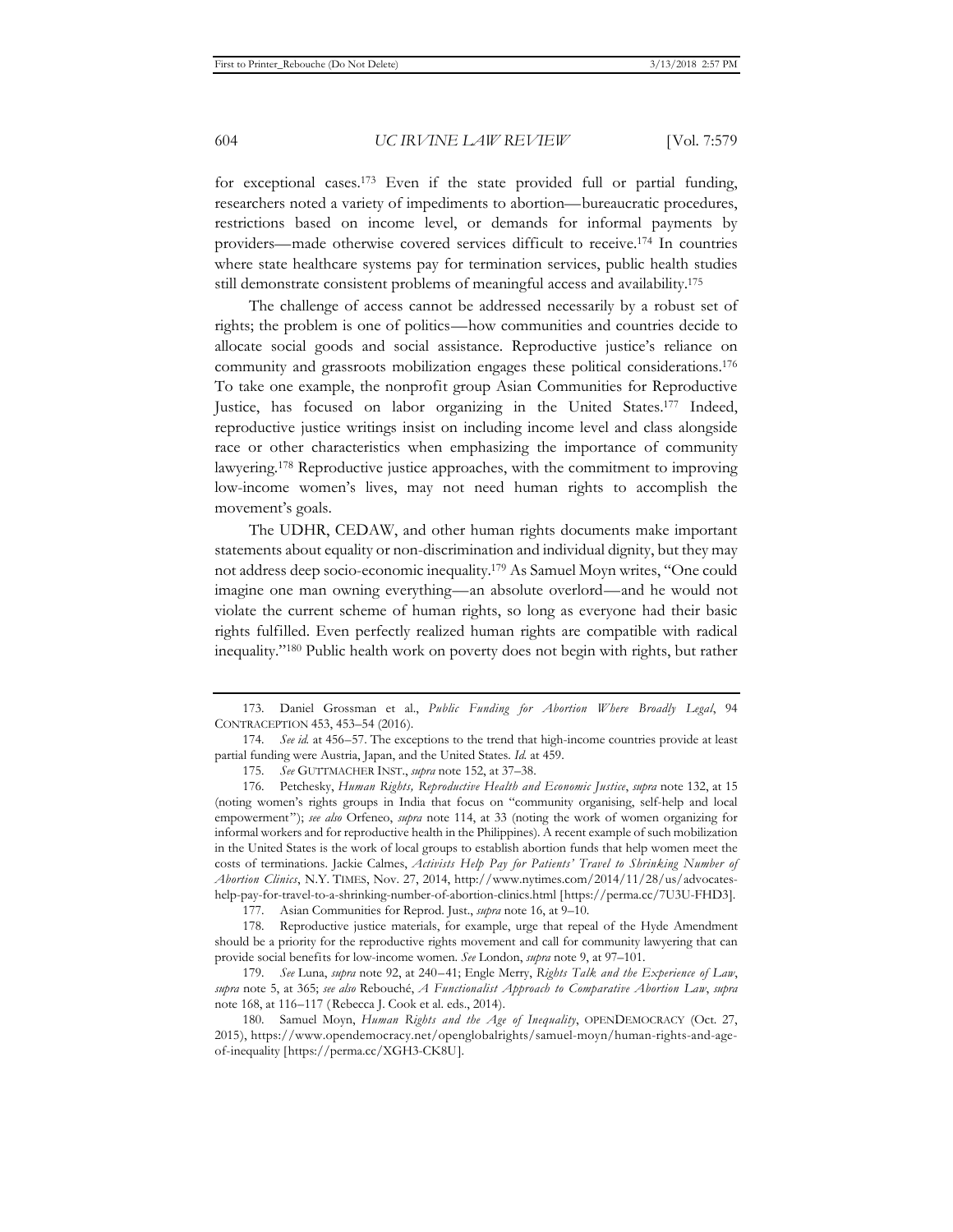starts at the level of policy by measuring health outcomes.181 Consider the social determinants of health. Social determinants are the class and income inequalities that perpetuate cycles of poor health and poor access to health resources.182 Social epidemiologists describe the relationship between income and health as the social gradient in that health outcomes "line up on a steady slope from the have-leasts to the have-mosts."183 When individuals have income security, their health improves significantly, and increases in income at the lowest end of the socioeconomic scale produce the greatest improvements in population health.184

Law plays a crucial role in producing the social gradient, and social determinants research looks to background rules and related areas of law governing work places, the environment, taxation, to name a few—that influence health. For instance, research demonstrates that inequality in health correlates inversely to the generosity of income-transfer programs: measures that strengthen economic security, through the tax system or employment benefits, correlate with improved health of low-income families.185 When human rights and social determinants intersect, Audrey Chapman writes:

[H]uman rights analysis tends to consider the underlying determinants of health individually and sequentially, thus missing the impact their interacting and cumulative effects can have on individuals and communities. Nor does a human rights approach link inadequacies and injustices in the distribution of the social determinants to a structural

183*. See* Scott Burris, *From Health Care Law to the Social Determinants of Health: A Public Health Law Research Perspective*, 159 U. PA. L. REV. 1649, 1652 (2011).

<sup>181.</sup> Wiley, *supra* note 94, at 74 (quoting Lawrence O. Gostin et al., *The Law and the Public's Health: A Study of Infectious Disease Law in the United States*, 99 COLUM. L. REV. 59, 62 (1999); LAWRENCE O. GOSTIN & LINDSAY F. WILEY, PUBLIC HEALTH LAW: POWER, DUTY, RESTRAINT 4 (3d ed. 2016)) ("[P]ublic health law has evolved from a narrow field focused primarily on 'communicable disease law' to the 'study of the legal powers and duties of the state to assure the conditions for people to be healthy.'"); *cf.* Gwendolyn Roberts Majette, *Global Health Law Norms and the PPACA Framework to Eliminate Health Disparities*, 55 HOW. L.J. 887, 909 (2012) (citing a 2009 resolution of the World Health Assembly—a body of the WHO—calling for policies that were "(1) pro-poor, (2) gender responsive, and (3) human rights focused"). Majette notes the various human rights reports and documents that address health equality and the social determinants of health, including a report of the Special Rapporteur for Health on strengthening public health systems. *Id.* at 898–99.

<sup>182.</sup> Social determinants "generate stratification and social class divisions in the society, and . . . define individual socioeconomic position within hierarchies of power, prestige, and access to resource. . . . [ The] goal is to bring the level of those who are worst off to the level of those in society who are best off." Audrey R. Chapman, *The Social Determinants of Health, Health Equity, and Human Rights*, 12 HEALTH & HUM. RTS. J. 17, 22 (2010) (footnotes omitted).

<sup>184</sup>*. See* Kelli A. Komro, Scott Burris & Alexander C. Wagenaar, *Social Determinants of Child Health: Conceptual and Measurement Directions for Research*, 6 HEALTH BEHAV. & POL'Y REV. 432, 433 (2014).

<sup>185</sup>*. See* Leonard E. Burman, *Taxes and Inequality*, 66 TAX L. REV. 563, 589–90 (2013). To take an example from the United States, the income tax experiments of the 1970s demonstrated that providing low-income pregnant women with additional cash correlated with higher birth weights. Hilary W. Hoynes et al., *Income, the Earned Income Tax Credit, and Infant Health* ( Nat'l Bureau of Econ. Research, Working Paper No. 18206, 2012).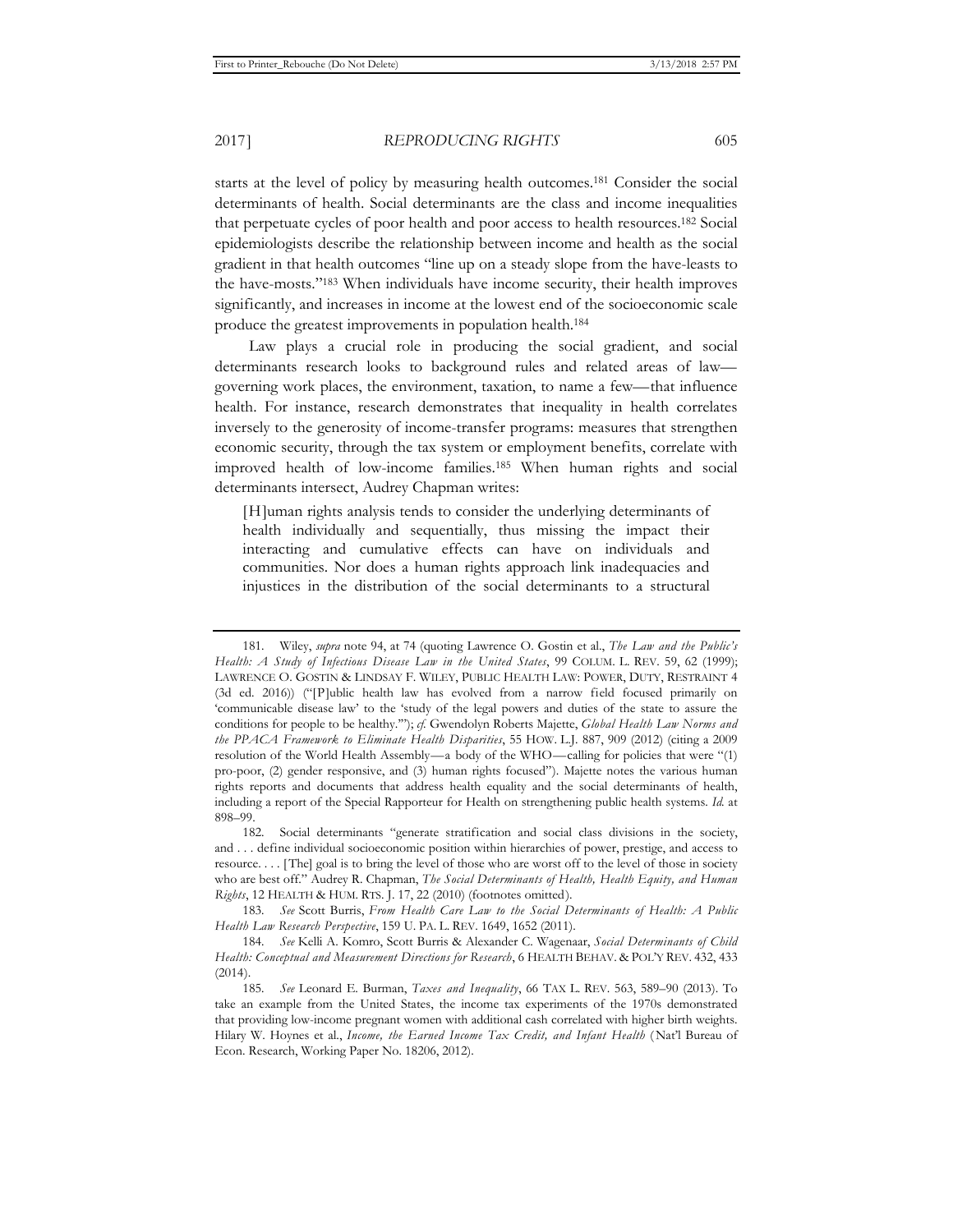analysis of the way political, social, and economic forces in society shape life opportunities, as [determinants] do. . . . [T]here has been little in-depth research on poverty and health from a human rights perspective.186

Writings in the emergent and related field of health justice complement social determinants research by offering structural explanations for why some populations and individuals lead healthier lives than others.187 And health justice advocates, though not uniformly, also express doubt regarding the ability of human rights to ensure a just allocation of limited resources.188 Research in the area calls for "social change that transforms the current systems of neglect, bias, and privilege into system[s]—policies, practices, institutions—that truly support health for all."189 In terms of redistribution, health justice is not only concerned with access to healthcare, but also with policies that ensure the poorest do not shoulder disproportionate burden in a healthcare system.190 The pioneering Turnaround Study, which documented patients who were denied abortion care because of time or cost constraints, assessed the consequences for low-income women who bear the brunt of abortion restrictions.191 Two-thirds of the study's participants lived under or at 100% of the federal poverty level and were three times as likely to live in poverty a year later after carrying an unwanted pregnancy to term.192 The study

188*. See* Colleen M. Flood & Aeyal Gross, *Conclusion: Contexts for the Promise and Peril of the Right to Health*, *in* THE RIGHT TO HEALTH AT THE PUBLIC/PRIVATE DIVIDE: A GLOBAL COMPARATIVE STUDY 451, 470 (Colleen M. Flood & Aeyal Gross eds., 2014) [hereinafter Flood & Gross, *Conclusion*]. Health justice writings call for political solidarity and strategy beyond the legal battles of courtrooms—a focus, instead, on the "transfer of money, food, and drugs." *Id.* at 473 (citing the scholarship of Paul Farmer). Health advocates also describe the challenges of health rights that depend on progressive realization. *Id.* at 474 (citing the scholarship of Lucie White). Alicia Ely Yamin notes that demands for equality in human rights have largely been divorced from calls for equity or equality in public health. Alicia E. Yamin, *Shades of Dignity: Exploring the Demands of Equality in Applying the Human Rights Frameworks to Health*, 11 HEALTH & HUM. RTS. J. 1, 2 (2009). She argues that although non-discrimination and equality rights are important protections against identity-based exclusion, they may not address "underlying inequalities in power, access, and socio-economic and political circumstances." *Id.* at 6. *But cf.* Aeyal Gross, *Is There a Human Right to Private Health Care?*, 41 J.L. MED. & ETHICS 138, 140 (2013) ("[An expansive conception of rights might] interpret 'accessibility' as including economic accessibility and as focused, as suggested in General Comment 14 [of the Committee on Economic Social and Cultural Rights], on socially underprivileged groups, and 'equity' as mandating that the health expenditure burden borne by poor households not be disproportionate to that borne by wealthier households . . . .").

189. YOUTH MEDIA COUNCIL, COMMUNICATING FOR HEALTH JUSTICE: A COMMUNICATIONS STRATEGY CURRICULUM FOR ADVANCING HEALTH ISSUES 25 (2011), https://www.thepraxisproject.org/sites/default/files/Miles/201204/Communicating%20for% 20Health%20Justice.pdf [https://perma.cc/NH49-PNGF]. *See generally* JENNIFER PRAH RUGER, HEALTH AND SOCIAL JUSTICE (2009); SHLOMI SEGALL, HEALTH, LUCK, AND JUSTICE (2010); SRIDHAR VENKATAPURAM, HEALTH JUSTICE: AN ARGUMENT FROM THE CAPABILITIES APPROACH (2011).

<sup>186.</sup> Chapman, *supra* note 182, at 21–24. *But see* Roberts Majette, *supra* note 181, at 905–06 (noting the convergence of social determinants and human rights and citing the work of the Commission on Social Determinants of Health).

<sup>187</sup>*. See, e.g.*, Wiley, *supra* note 94, at 97.

<sup>190</sup>*. See* Flood & Gross, *Conclusion*, *supra* note 188, at 480.

<sup>191</sup>*. See* REPROD. HEALTH TECHS. PROJECT, *supra* note 86, at 1.

<sup>192</sup>*. Id.* at 11–14.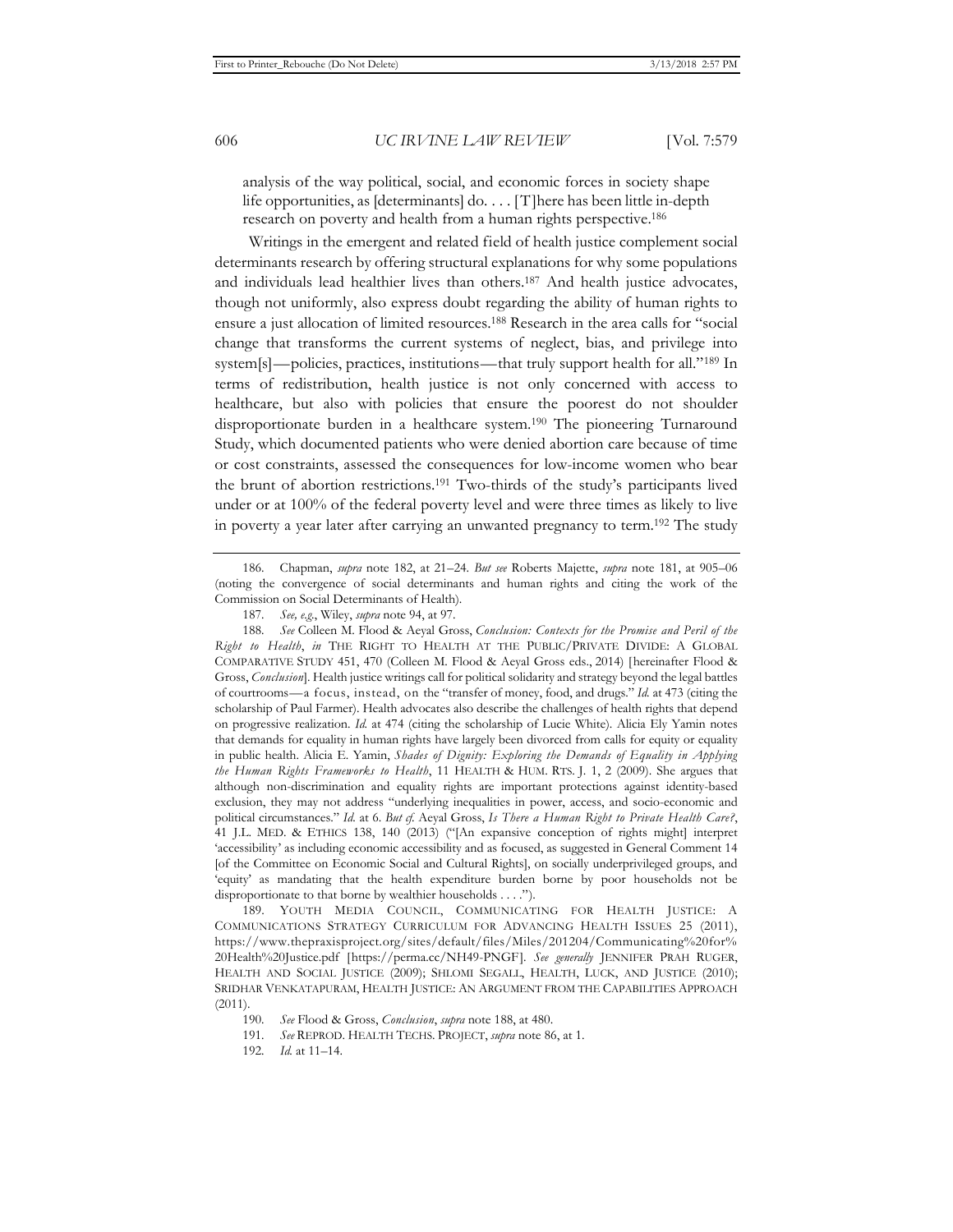makes a socioeconomic case for abortion—the costs of unintended pregnancy and childrearing are high, and abortion is "a critical component . . . to get out of poverty."193 Reproductive justice responds to income disparities, as seen in the creation and proliferation of abortion funds, which pool money from donors to cover the costs of terminations for women in need.194 But analysis and activism should not end there. The next step is to understand the structural impediments that configure abortion as a poverty reduction strategy. Part of the answer to that question is clear in the United States—parenting is expensive, there is little help from the state, and vital social institutions, which should provide adequate education, accessible healthcare, urban and rural infrastructure, workplace flexibility and a working wage, are broken. That a right to abortion is a solution to economic stress and vulnerability reflects U.S. bias and U.S. politics. Strengthening the social safety net and rebuilding benefits programs are not easy tasks accomplished quickly, whereas litigating and implementing rights can appear to produce immediate results. But, tracking the post-colonial critique set out in the last Section, rights-based reasoning leads to patterned conclusions, and may cabin one's thinking about what is the problem and how to solve it.

At present, there is little overlap between research on social determinants or health justice and reproductive justice writings.195 This lack of dialogue is unfortunate because the reproductive justice movement has commitments that are shared by health justice. And health justice and social determinants thinking could be helpful to reproductive justice causes. For one, health justice approaches might emphasize what is often missing from human rights strategies—how issues of income, class, and power shape women's life opportunities.196 Social determinants

195*. See* Chapman, *supra* note 182, at 17. It is beyond the scope of this Article to explore the gaps, at the international level, between public health and reproductive rights or reproductive justice approaches. Certainly diverse factors are at work, including the role of empirical study, the "NGOization" of public health, and the agendas of donors and organizations that fund causes related to reproductive health and rights. *See generally* MICHELLE MURPHY, SEIZING THE MEANS OF REPRODUCTION: ENTANGLEMENTS OF FEMINISM, HEALTH, AND TECHNOSCIENCE (2012). Petchesky notes that fragmentation among women's rights groups, born out of professionalization and donor-driven agendas, leads to a compartmentalization of issues. Petchesky, *Human Rights, Reproductive Health and Economic Justice*, *supra* note 132, at 12.

196. Chapman writes,

[A] human rights approach rarely considers inequalities in economic status and social class to be problematic unless they interfere with the realization of human rights or are implicated in differential treatment by the state. . . . Human rights law is concerned with disparities in the enjoyment of rights rather than differentials in social position, access to resources, and political power. There are a variety of reasons why this is the case.

Chapman, *supra* note 182, at 23.

<sup>193</sup>*. Id.* at 14. The main reason women give for terminating pregnancies is not feeling financially prepared. *Id.* at 13.

<sup>194</sup>*. See* Kelly, *supra* note 80, at 47–48 ("Through [abortion funds'] initiatives, travel becomes an expression of collective will to secure reproductive justice for all women, and no longer merely an individual undertaking of stigmatized exile from one's home jurisdiction. . . . Rather than framing abortion as a matter of individual right, travel networks mobilize collective resources in order to secure real access for poor, rural, migrant, and young women, in the process revealing the material supports that women need to access abortion in the United States.").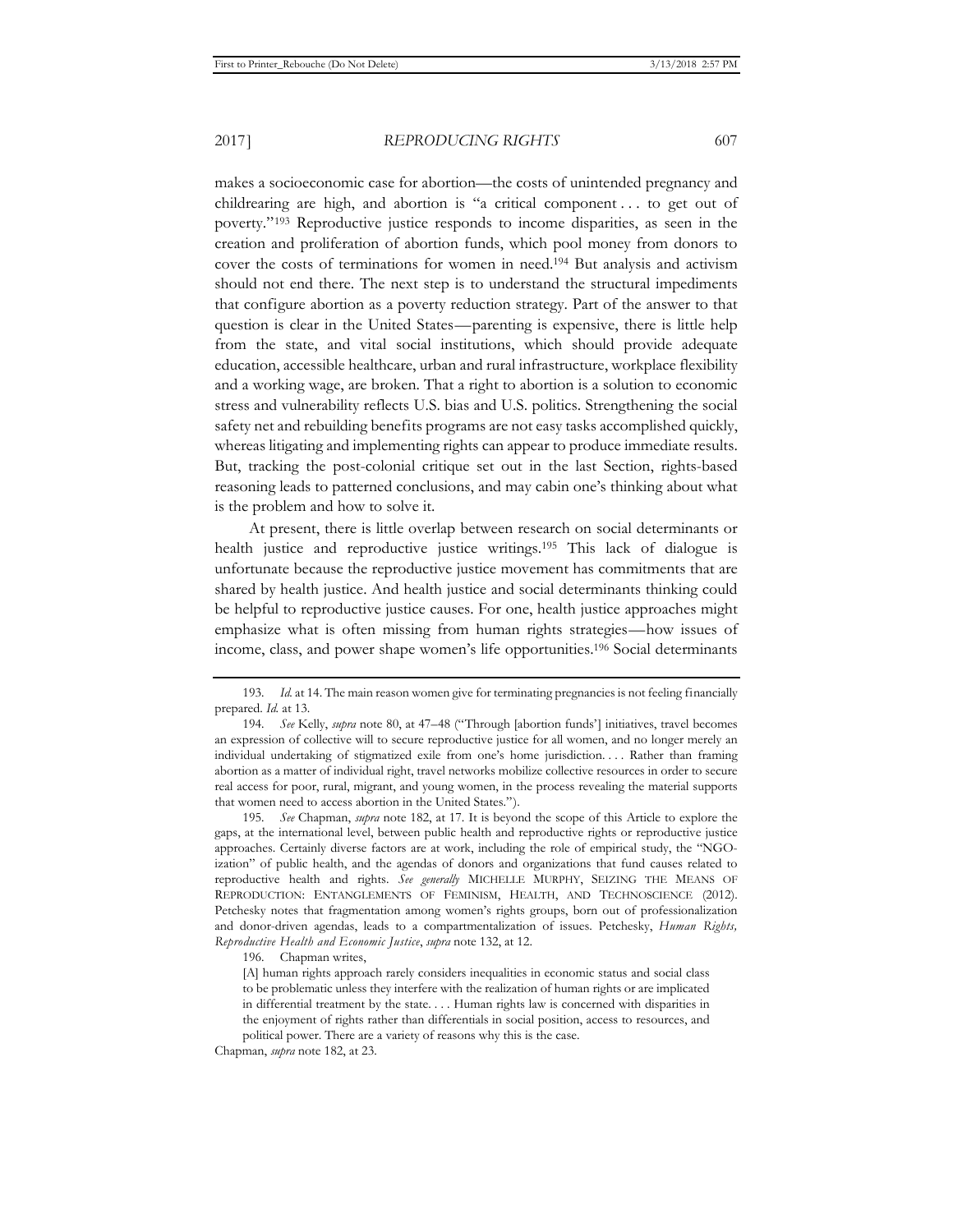research might uncover further how current policies (not just the regulation of healthcare, but also of workplace fairness, for example) make it difficult for pregnant women to seek abortion, to receive the prenatal care they need, or to raise the children they have.

# **CONCLUSION**

"Reproductive rights as human rights" have given advocates opportunities to shape national laws and international documents—a significant achievement given the controversy that can surround abortion.197 This productivity has occurred despite success being hard-won and with the realization that today's victories can be lost in future legal battles. There is the understandable fear that any gains in abortion law reform are fragile at best.198

Despite that fragility, the turn to reproductive justice demonstrates increasing enthusiasm for new approaches to abortion rights and to women's reproductive health. Reproductive justice is a movement with a claim on the rhetorical power of human rights and a plea for contextualized, local approaches to policy reform; how it will marry the two is a work in progress and a number of tools are available to advocates. What would a social determinants analysis of abortion care look like? It might start with the provision of birth control and sex education, but also consider the multiple stressors on termination decisions and services, such as environmental and employment regulations, and grapple with the gaps in how individuals and families, across income levels, are supported.199 Which tool advocates use would depend on what approach challenges the power relations and hierarchies that perpetuate and sustain inequality.200 And human rights can help in this regard. Human rights perform important work in connecting social movements, and many of those movements deploy human rights to engage in struggles over power and

<sup>197</sup>*. See* Zampas & Gher, *supra* note 3, at 255. For an example of the reach of reproductive rights in international human rights advocacy, see THE WORLD BANK, WORLD DEVELOPMENT REPORT 2012: GENDER EQUALITY AND DEVELOPMENT 348 (2011) (drawing a connection between access to legal abortion and narrowing the gender gap in employment).

<sup>198.</sup> Several courts, mostly in Central and South America, have struck down abortion laws or upheld abortion restrictions based on a "right to life at conception" in national constitutions. Examples include countries such as Chile, Costa Rica, the Dominican Republic, Ecuador, Honduras, Hungary, and Peru. Wilkins & Reynolds, *supra* note 24, at 151 n.92.

<sup>199.</sup> For example, Joanna Erdman identifies informal working conditions, sexual division of care work, and public expenditures for basic services and infrastructure as the varied forces women negotiate in reproduction—forces such as "ecology, economy, migration, warfare, globalization etc." Erdman, *supra* note 167, at 14.

<sup>200.</sup> Brown, *supra* note 135, at 461 ("[I]f [the global problem today] is diagnosed as the relatively unchecked globalization of capital, postcolonial political deformations, and superpower imperialism combining to disenfranchise peoples in many parts of the first, second, and third worlds from the prospects of self-governance to a degree historically unparalleled in modernity, other kinds of political projects, including other international justice projects, may offer a more appropriate and farreaching remedy . . . ."). *Id.* at 461.